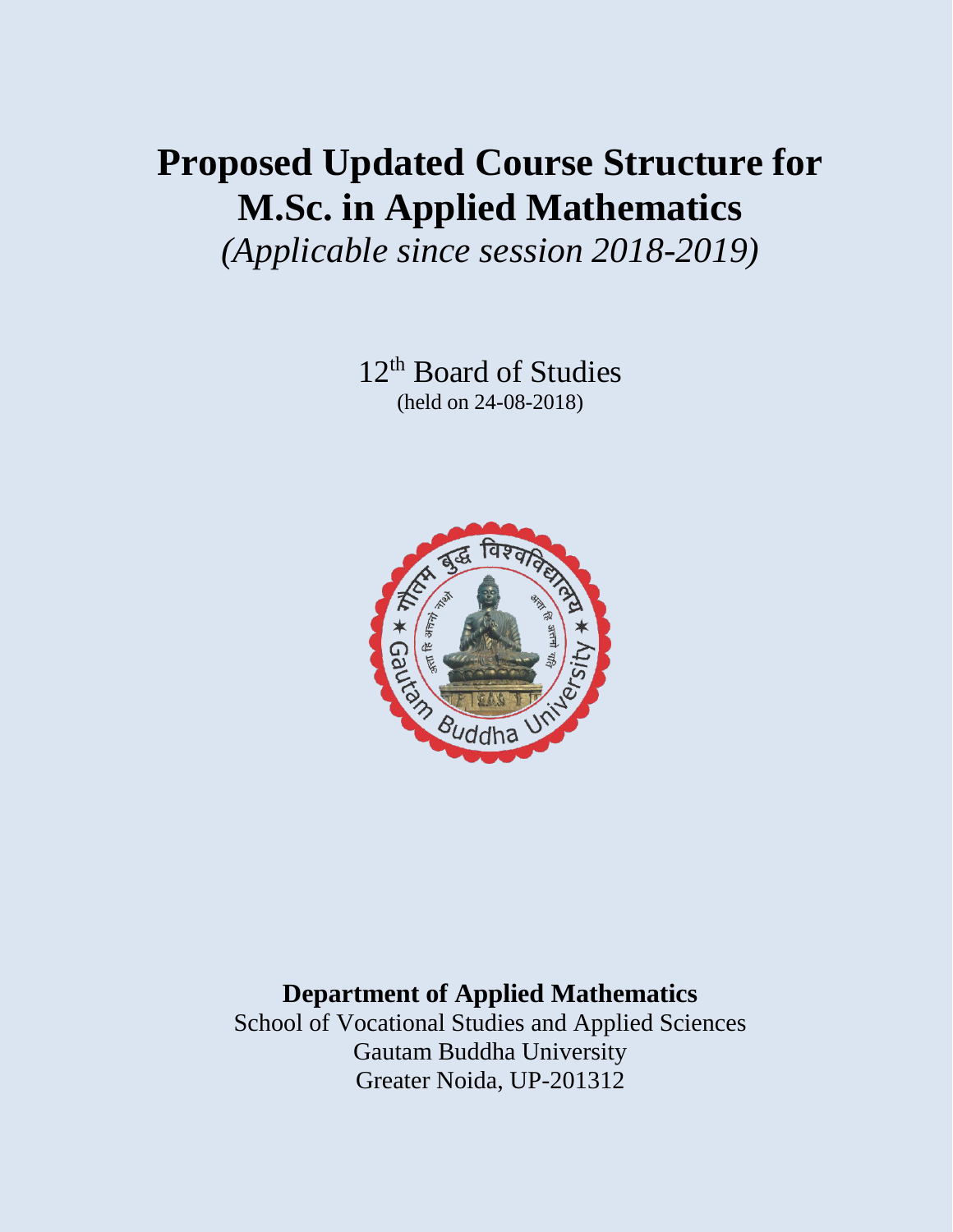### **Preamble**

The Program M.Sc. in Applied Mathematics was started in 2012 since the inception of the Department of Applied Mathematics. The progression of students belonging to this course is excellent.

In the development of this course, we considered various stack holders e.g. students, faculty, industry feedback etc. To make course more applied we have added new modules of laboratory work. The laboratory works certainly improve the skills of our students. This program has duration of 2 years and in this duration, students will earn 90 credits to get his M.Sc. degree.

### **Minimum Eligibility criteria for admission:**

Candidates should have either one of the following degrees:

- 1. Bachelor of Science in Mathematics under the 10+2+3/4 system with at least 55% marks or equivalent
- 2. B.Tech. or B.E. (in any engineering branch) with at least 6 out of 10 CGPA or equivalent.

For SC/ST and PWD candidates the qualifying degree is relaxed to 50% (or 5.5 CGPA out of 10)

### **Selection Procedure**

Candidates will be selected on the basis of GBU admission policy.

### **Evaluation of Courses:**

| The marks distribution of the courses having lab component will be as follows: |  |  |  |  |
|--------------------------------------------------------------------------------|--|--|--|--|
| 50 Marks                                                                       |  |  |  |  |
| 50 Marks                                                                       |  |  |  |  |
|                                                                                |  |  |  |  |

The marks distribution of the courses without lab component will be as follows:

| <b>Theory Examination</b> | 70 Marks                                                           |
|---------------------------|--------------------------------------------------------------------|
| Internal Assessment       | 25 Marks (Quiz, Assignments, Presentation or/and oral examination) |
| Attendance                | 05 Marks                                                           |

### **Table of Contents**

- **1. Program Structure**
- **2. List of DSE-I/DSE-II/DSE-III: Discipline Specific Elective**
- **3. Detailed Syllabus (Semester-wise)**
- **4. Detailed Syllabus (DSE-I/DSE-II/DSE-III)**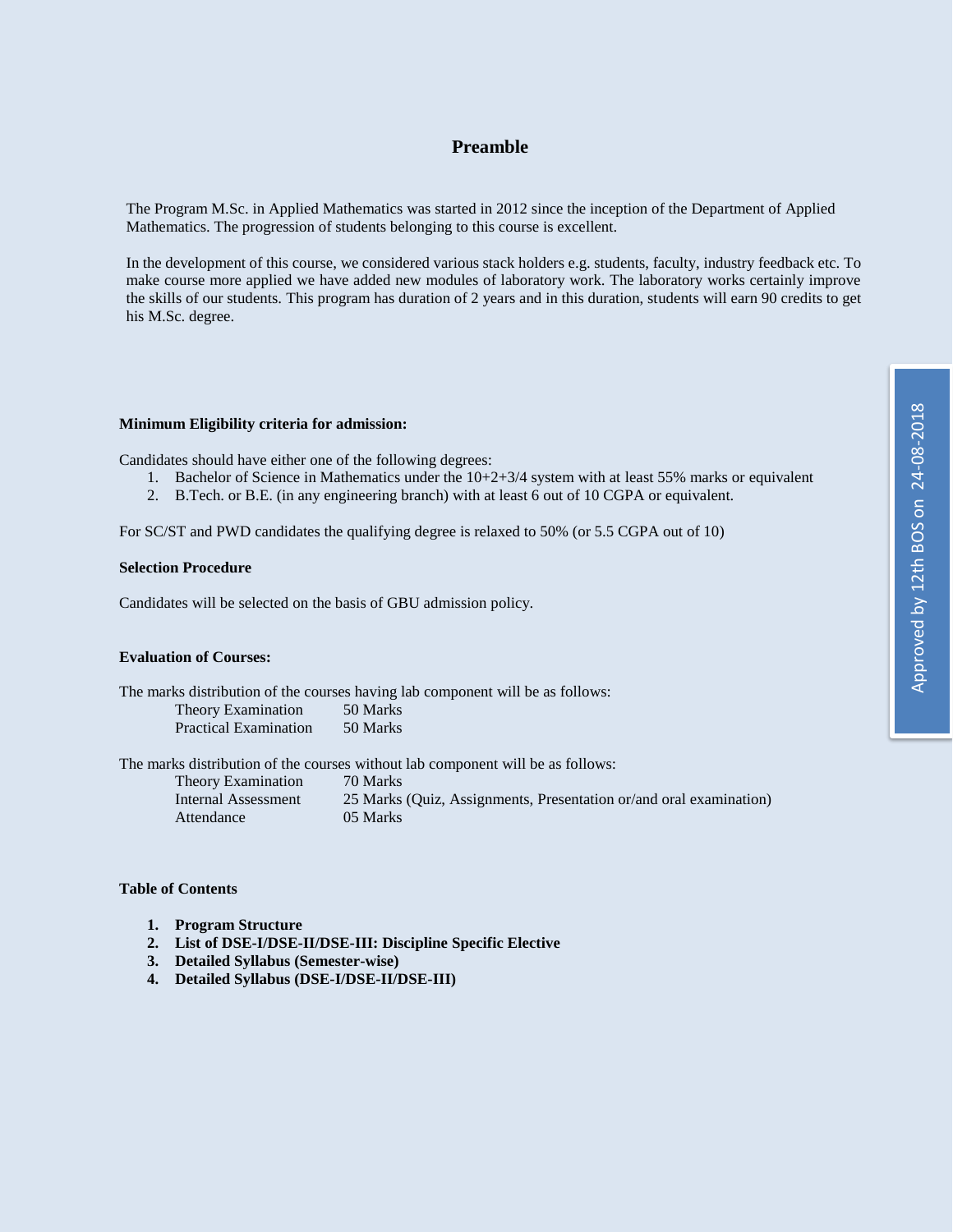# **Program Structure**

### **Semester I**

| S.                               | Course        | <b>Course</b>                          | <b>Category</b> | <b>Hours</b> |              |               | <b>Credit</b> |  |
|----------------------------------|---------------|----------------------------------------|-----------------|--------------|--------------|---------------|---------------|--|
| No.                              | Code          |                                        |                 | ┚            | $\mathbf{r}$ | D             |               |  |
|                                  | <b>MA-401</b> | Linear Algebra                         |                 |              |              | $\mathbf{0}$  |               |  |
|                                  | MA-403        | Abstract Algebra                       |                 |              |              | $\theta$      |               |  |
|                                  | MA-405        | Real Analysis                          |                 |              |              | $\mathcal{O}$ |               |  |
|                                  | MA-407        | <b>Ordinary Differential Equations</b> |                 |              |              | ◠             |               |  |
|                                  | MA-409        | Number Theory and Cryptography         |                 |              |              | 4             |               |  |
| <b>Total of Semester Credits</b> |               |                                        |                 |              |              |               | 25            |  |

### **Semester II**

| S.No.                            | Course<br>Code | <b>Course</b>                         | <b>Category</b> |  | T | $\mathbf{p}$ | <b>Credit</b> |
|----------------------------------|----------------|---------------------------------------|-----------------|--|---|--------------|---------------|
|                                  | MA-404         | Topology                              |                 |  |   |              |               |
|                                  | MA-406         | <b>Operations Research</b>            |                 |  |   |              |               |
|                                  | <b>MA-408</b>  | <b>Partial Differential Equations</b> |                 |  |   |              |               |
|                                  | $MA-410$       | Complex analysis                      |                 |  |   | 0            |               |
|                                  | MA-412         | Measure and Integration               |                 |  |   |              |               |
| <b>Total of Semester Credits</b> |                |                                       |                 |  |   | 25           |               |

| <b>Semester III</b>              |                                                |                                       |            |                |    |          |               |
|----------------------------------|------------------------------------------------|---------------------------------------|------------|----------------|----|----------|---------------|
| S.No.                            | <b>Course Code</b>   Course                    |                                       | Category   | L              |    | P        | <b>Credit</b> |
|                                  | Any course of credit 4 from other departments. |                                       | <b>GE</b>  |                |    |          |               |
|                                  | MA-501                                         | <b>Functional Analysis</b>            |            |                |    |          |               |
| $\mathbf{z}$                     | MA-503                                         | Equations and Calculus of<br>Integral | C          |                |    |          |               |
|                                  |                                                | Variations                            |            | $\overline{4}$ |    | $\Omega$ |               |
|                                  | MA-xxx                                         | DSE-I                                 | <b>DSE</b> |                |    |          |               |
|                                  | MA-xxx                                         | DSE-II                                | <b>DSE</b> |                |    |          |               |
| <b>Total of Semester Credits</b> |                                                |                                       |            |                | 20 |          |               |

### **Semester IV**

| S.No. | <b>Course Code</b>               | <b>Course</b>                                           | <b>Category</b> |                        | Т        | P             | <b>Credit</b> |
|-------|----------------------------------|---------------------------------------------------------|-----------------|------------------------|----------|---------------|---------------|
|       | MA-502                           | Mathematical Statistics with R                          | <b>SE</b>       |                        |          |               |               |
|       | MA-504                           | <b>Evolutionary Algorithms</b>                          | <b>SE</b>       | 4                      |          |               |               |
|       | MA-506                           | Numerical Solution of ODE and PDE with<br><b>MATLAB</b> | <b>SE</b>       | $\overline{4}$         | $\Omega$ | $\mathcal{L}$ |               |
|       | MA-508                           | Information Theory and Coding Theory                    | <b>SE</b>       | 4                      |          | 2             |               |
|       | <b>Total of Semester Credits</b> |                                                         |                 |                        |          |               | 20            |
|       |                                  |                                                         |                 | <b>Overall Credits</b> |          |               | 90            |

**OR**

| S.No.                            | <b>Course Code</b>   Course |                                                                  | Category  |                        |  | <b>Credit</b> |
|----------------------------------|-----------------------------|------------------------------------------------------------------|-----------|------------------------|--|---------------|
|                                  | $MA-520$                    | Project                                                          | Project   |                        |  | 10            |
|                                  |                             | Choose any two subjects from (MA-502,<br>MA-504, MA-506, MA-508) | <b>SE</b> |                        |  | 10            |
| <b>Total of Semester Credits</b> |                             |                                                                  |           |                        |  |               |
|                                  |                             |                                                                  |           | <b>Overall Credits</b> |  | 90            |

**Abbreviation:** C: Core Course, SE: Specialization Electives, SEC: Skill Enhancement Course, DSE: Discipline Specific Elective, GE: Generic Elective, Llecture, T-Tutorial, P-Practical.

**Note:** Tutorial batches will contain maximum thirty students and the size of the practical group for practical papers is recommended to be 12-15 students. Concerned departments can add/delete some experiments of similar nature in the Laboratory papers.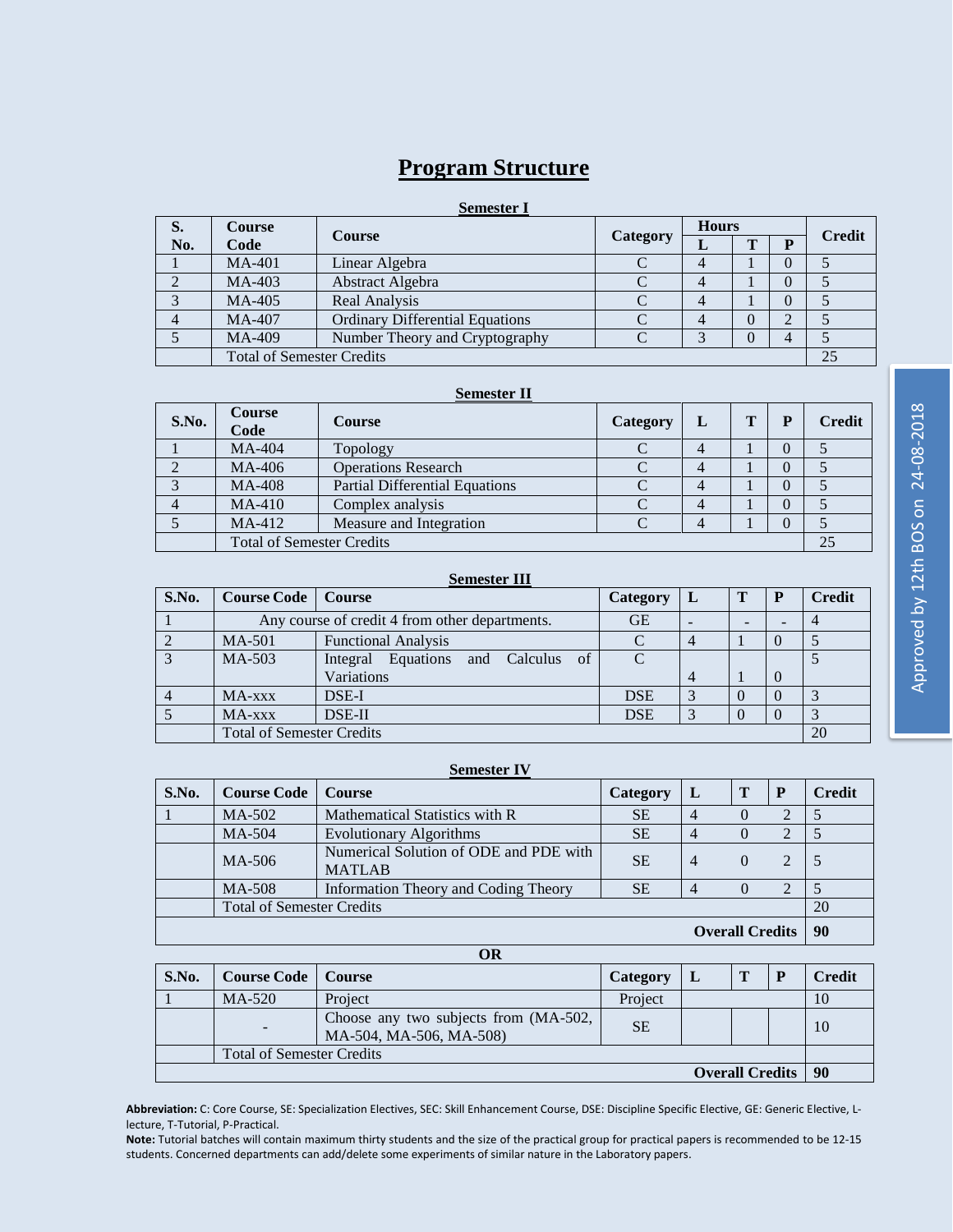# **List of DSE-I/DSE-II/DSE-III: Discipline Specific Elective**

| <b>S. No.</b>           | Course<br>Code | Course                                                    |
|-------------------------|----------------|-----------------------------------------------------------|
| $\mathbf{1}$            | <b>MA001</b>   | Machine Learning for Data Science                         |
| $\overline{2}$          | <b>MA002</b>   | Graph Theory                                              |
| $\overline{\mathbf{3}}$ | <b>MA003</b>   | <b>Differential Geometry</b>                              |
| $\overline{4}$          | <b>MA004</b>   | <b>Optimization Techniques</b>                            |
| 5                       | <b>MA005</b>   | <b>Elliptic Curves</b>                                    |
| 6.                      | <b>MA006</b>   | <b>Discrete Mathematics</b>                               |
| 7.                      | <b>MA007</b>   | <b>Fractional Calculus</b>                                |
| 8.                      | <b>MA008</b>   | Applied Linear Algebra                                    |
| 9.                      | <b>MA009</b>   | Commutative Algebra                                       |
| 10.                     | <b>MA010</b>   | Fuzzy theory and applications                             |
| 11.                     | <b>MA011</b>   | Design Optimization                                       |
| 12.                     | <b>MA012</b>   | <b>Computational Mathematics with Python</b>              |
| 13.                     | <b>MA013</b>   | <b>Optimal Control to PDEs</b>                            |
| 14.                     | <b>MA014</b>   | <b>Advanced Optimization Techniques</b>                   |
| 15.                     | <b>MA015</b>   | <b>Applied Approximation</b>                              |
| 16.                     | <b>MA016</b>   | <b>Perturbation Methods</b>                               |
| 17.                     | <b>MA017</b>   | Dynamic Meteorology                                       |
| 18.                     | <b>MA018</b>   | Coding Theory                                             |
| 19.                     | MA 019         | Analytic Number Theory                                    |
| 20.                     | <b>MA020</b>   | Symmetries                                                |
| 21.                     | <b>MA021</b>   | Numerical Analysis with Programming                       |
| 22                      | MA 022         | Dynamic Oceanography                                      |
| 23.                     | MA 023         | Foundations of Cryptography                               |
| 24.                     | <b>MA024</b>   | <b>Quantum Computing</b>                                  |
| 25.                     | MA 025         | <b>Computational Number Theory</b>                        |
| 26.                     | MA 026         | Queuing Theory & Stochastic Process                       |
| 27.                     | MA 027         | Sampling Theory & Statistical Inference                   |
| 28.                     | <b>MA028</b>   | Mathematical modeling with MATLAB                         |
| 29.                     | MA 029         | Methods of Applied Mathematics                            |
| 30.                     | <b>MA030</b>   | Finite Element Methods for Partial Differential Equations |
| 31.                     | <b>MA031</b>   | <b>Fluid Mechanics</b>                                    |
| 32.                     | MA 032         | <b>Computational Fluid Dynamics</b>                       |

Note: New courses can be added to the list of DSE and SE with the permission of the department BOS (local body only). One expert advice may be taken through email to include any particular course.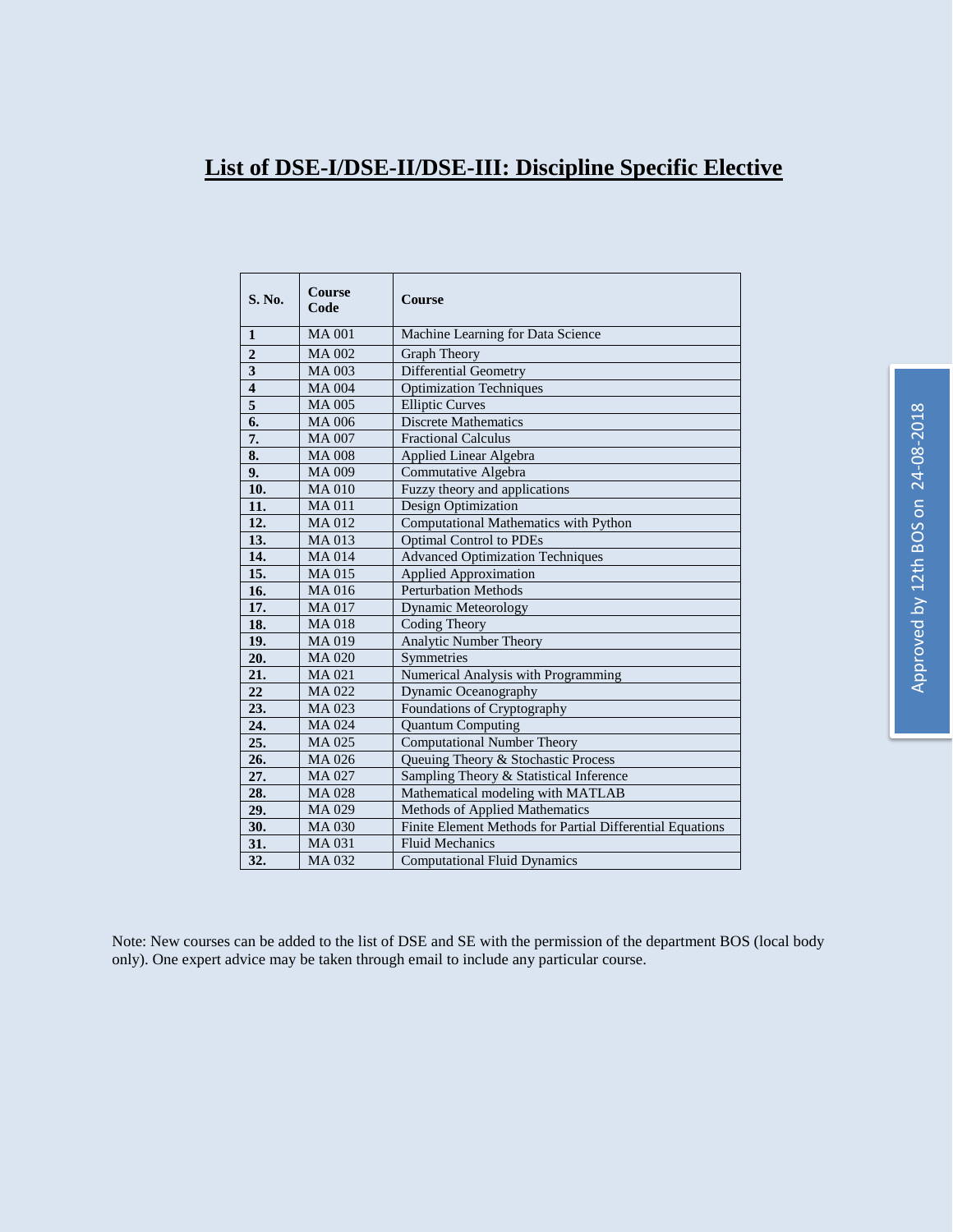# **Detailed Syllabus**

### **First Semester**

### **MA 401 (Linear Algebra) Credits (L-T-P): 5(4- 1- 0)**

**Prerequisite:** Algebra on Matrices, Elementary Matrices and their properties, Application to System of linear equations, Rank of a matrix.

Vector Spaces over field F, Subspaces, Bases and Dimension, Some infinite-dimensional vector spaces, Linear maps and their matrix representation, Algebra of linear maps, Isomorphism, Lineal functional, Dual spaces, Double dual, Annihilator, Transpose of a linear map, Inner product spaces, Cauchy-Schwarz inequality, Orthogonality, Orthonormal bases, Gram-Schmidt Orthonormal process, Complex inner product spaces, Polynomial of matrices, Eigen-value and Eigen-vectors, Diagonalization of matrices, Invariant subspaces, Direct sum decomposition, Invariant direct sums, The primary decomposition theorem, Jordan canonical form, cyclic subspaces, Rational canonical form, Quotient spaces, Bilinear form, Positive definite, Symmetric form, Hermitian form.

**Supplementary Topics**: Modules, Tensor product, Rigid motions.

### **Text Book K. Hoffman and R. Kunze, Linear Algebra. Prentice Hall of India.**

### **Reference Books**

[1] S. H. Friedberg, Arnold J Insel and Lawrence Spence, Linear Algebra, 4th ed., Pearson Education [2] S. Lipschutz and M. Lipson, *Linear Algebra*, Schum's series, McGraw Hill Education. 2005

[3] M. Artin, *Algebra*, PHI Learning Private Limited 2005.

### **MA-403 (Abstract Algebra) Credits (L-T-P): 5(4- 1- 0)**

**Prerequisite:** Basic group theory. Examples of Dihedral, symmetric, permutation, Quaternion and matrix groups:  $GL_n, SL_n$  etc.

Isomorphism theorems, Cayley Theorem, Class equation, Sylow theorems. Rings Theory: Definitions with some standard examples, Basic properties, Types of rings, Matrix rings, Ideals, Prime and Maximal ideals, Quotient rings, Homomorphisms of rings, Field of fractions, Polynomial ring with some properties, Polynomial functions, symmetric polynomials, Gaussian rings, Principal ideal domains, Euclidean domains, Unique factorization domains, Gauss' lemma, Irreducibility criterion. Field Extension: Basic theory of field extensions, Algebraic extensions, Splitting filed of a polynomial, Algebraic closure, Separable and inseparable extensions, Group of automorphisms, Galois group (Introduction).

**Supplementary Topics**: Classification of groups of small orders up to 15. Classification of finitely generated abelian groups.

### **Text Book**

**N. Jacobson,** *Basic Algebra-I***, 2nd Edition, Dover Publication 2009.**

### **References Books**

- [1] D. S. Dummit, R. M. Foote, Abstract Algebra, 3rd edition, Wiley India. 2014.
- [2] J. B. Fralieigh, A first course in abstract algebra, Pearson, 1994.
- [3] Michael Artin, Algebra, Prentice Hall of India (1991).
- [4] Serge Lang, Algebra, revised 3rd edition, Springer (2004).
- [5] J. A. Gallian, Contemporary Abstract Algebra, Narosa.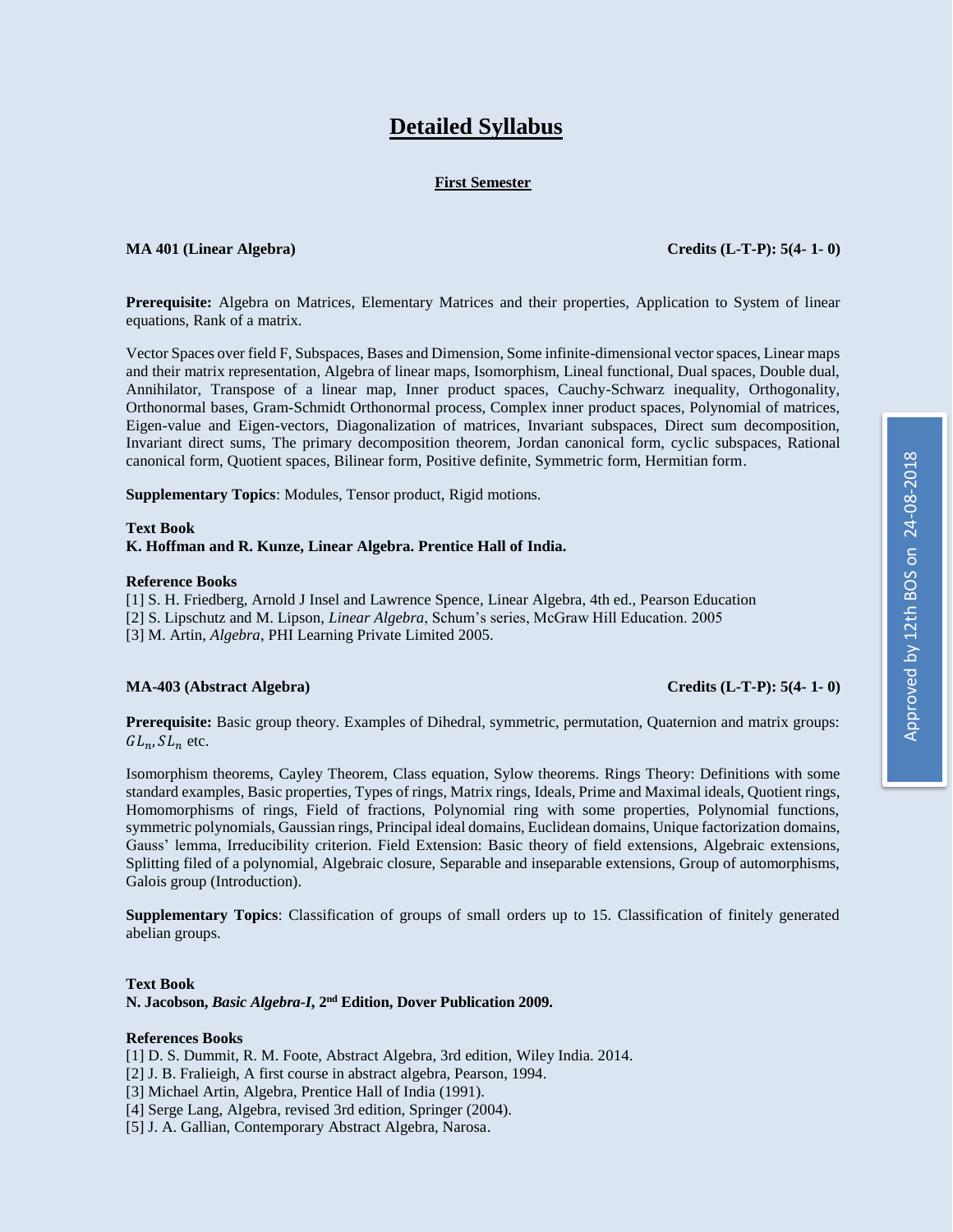### **MA 405 (Real Analysis) Credits (L-T-P): 5(4- 1- 0)**

**Prerequisite:** Basic real analysis and linear Algebra.

Construction of Real Number System; Dedekind's cut; Topology on R, Weierstrass Theorem, Heine-Borel Theorem, Connectedness, Definition and existence of Riemann Stieltjes integral, Properties of the integral, Integration and Differentiation, Rectifiable curves, Sequence and series of functions: Point-wise and uniform convergence, Cauchy criterion for uniform convergence, Uniform convergence and continuity, Uniform convergence and integration, Uniform convergence and differentiation, Equicontinuous families of functions, Arzela-Ascoli theorem, Stone-Weierstrass theorem, Special functions: Power series, Fourier series, Gamma functions, Calculus of several variables: Contraction principle, Inverse function theorem, Implicit function theorem, rank theorem, differentiation of integrals.

**Supplementary Topics**: Integration of differential forms: Stoke's theorem close and exact form.

### **Text Book W. Rudin, Principles of Mathematical Analysis, McGrawHill**

### **References Books**

[1] T. Apostol, Mathematical Analysis, Addison-Wesley. [2] H. L. Royden, Real Analysis, Macmillan Publishing Compa [3] S. Lang - Analysis.

### **MA 407 (Ordinary Differential Equations) Credits (L-T-P): 5(4- 1- 0)**

**Prerequisite:** Basic knowledge of calculus, linear Algebra and complex number system.

Review of solution methods for first order as well as second order equations, Euler-Cauchy Equations, Variation of parameter method, Wronskian, fundamental solutions, matrix exponential solution, Qualitative properties of the solutions of second order ODE, Normal form, Strum comparison, Separation theorem sand oscillations, Initial Value Problems, Existence and uniqueness of solutions to first order equations: Picard's Theorem, Lipschitz condition, Gronwell's inequality, Power Series Method, Regular Singular Points, Frobenius Method, Boundary Value Problems, Orthonormal Functions, Sturm Liouville's Problems, Regular Sturm Liouville's Problems, Eigenvalues and Eigen Functions, Eigen Function Expansion, Singular Sturm Liouville's Problems, Adjoint equations, Lagrange's identity, Nonhomogeneous Boundary Value Problems, Green's functions.

**Supplementary Topics**: System of ODE-Linear homogeneous system, Fundamental matrix, exponential of the matrix, Phase space, Nonlinear system, introduction of system analysis.

### **Text Book**

**W. E. Boyce and R. C. Di Prima, Elementary Differential Equations and Boundary Value Problems, Wiley, 2000.**

### **References Books**

[1] G. F. Simmons, Differential equations with applications and Historical Notes, Second Edition, Mc-Graw Hill, 1991

[2] Martin Braun, Differential Equations and Their Applications: An Introduction to Applied Mathematics (Texts in Applied Mathematics, Vol. 11) (Springer)

[3] W. E. Boyce and R. C. Di Prima, Elementary Differential Equations and Boundary Value Problems, Wiley, 2000.

[4] E. A. Coddington, An Introduction to Ordinary Differential Equations, Dover Publications, 1989.

- [5] S. L. Ross, Introduction to Ordinary Differential Equations,4th Edition, Wiley, 1989.
- [6] G. Birkhoff and G. C. Rota, Ordinary Differential Equations, John Wiley & Sons, 1989.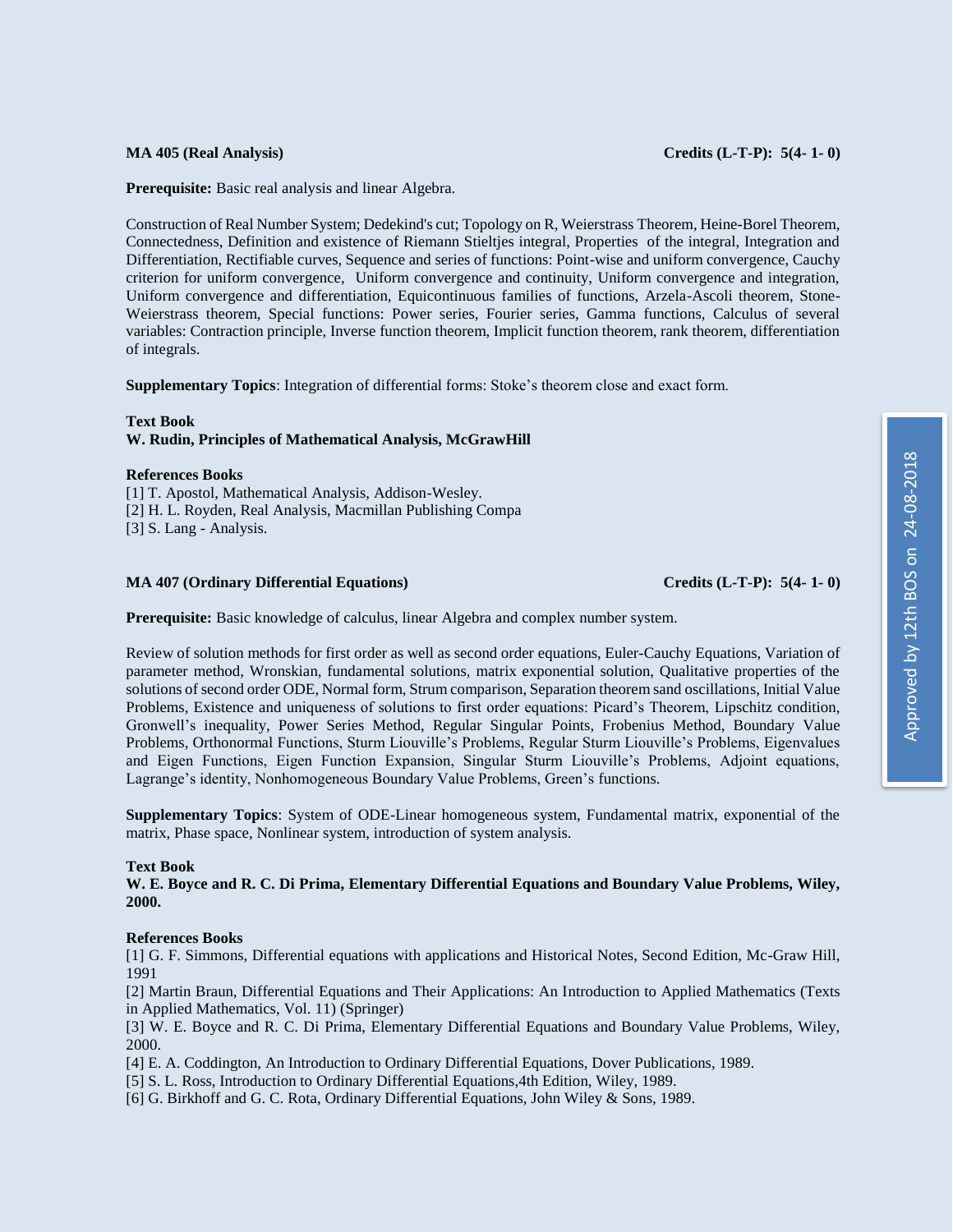### **MA 409 (Number Theory and Cryptography) Credits (L-T-P): 6(3- 0- 4)**

**Prerequisite:** Basic knowledge number theory.

Notion of Complexity Theory, Euclidean algorithm, The fundamental theorem of arithmetic, Factorization methods, Linear Diophantine equations. Congruences linear congruences, Chinese remainder theorem, Wilson's, Fermat's and Euler's theorem, Euler's Phi-function. Applications to Congruences (time permitting) divisibility tests. Classical Cryptosystems, Crypt analysis, Perfect Secrecy, Stream Ciphers, Block Ciphers, Hash Functions, Publickey cryptography: RSA, Implementation of RSA, Primality Testing, Factoring Algorithm. Discrete logarithmic Algorithms. Diffie Hellman Problem. Finite Field.

**Supplementary Topics**: DES, Zero knowledge protocol, Threshold cryptosystems, Practical aspects of Cryptography

### **Text Book N. Koblitz, A Course in Number Theory and Cryptography, 2nd edition, Springer, 1994**

### **References Books**

[1] D. Welsh, Codes and Cryptography, Oxford, 2000. [2] J. Buchmann, Introduction to Cryptography, Springer

[3] Joseph H. Silverman, A Friendly Introduction to Number Theory, Pearson, 2013

### **Second Semester**

**Prerequisite:** Basic sets theory, Cartesian Products, Relations, Finite Sets, Countable and uncountable sets, Infinite Sets and the Axiom of Choice, Well ordering, Zorn's Lemma and their equivalence..

Metric Spaces, Neighbourhoods and Continuity, Topological spaces, Basis for a topology, Order topology, Product topology, Subspace topology, Closed sets, Limit points, Continuous functions, Homeomorphism, Quotient topology, Metric topology, Connected spaces, Components, Compact spaces, Local compactness, Path-connected spaces, Path-connected components, Countability axioms, Separation axioms, Hausdorff spaces, Normal spaces, Regular spaces, Urysohn lemma, Urysohn metrization theorem, Tietze extension theorem, Tychonoff theorem. Onepoint compactification, Stone Cech compactification.

**Supplementary Topics:** Topological Groups, Nets

**Text Book J. R. Munkres, Topology, 2nd ed., Pearson, 2006**

### **References Books**

[1] S. Willard, *General Topology*, Addison – Wesley. [2] C. Adams and R. Franzosa, Introduction to Topology: Pure and Applied, Pearson, 2000.

### **MA 406 (Operations Research) Credits (L-T-P): 5(4- 1- 0)**

**Prerequisite:** Linear Algebra.

Basics of Linear Programming Problem, Convex sets and their properties, Duality in linear programming, Complementary slackness theorem, Game Theory, Linear programming and matrix game equivalence, Sequencing Problem, Processing n Jobs through two, three, and machines, Replacement Problems, Deterioration with time, cost

**MA 404(Topology) Credits (L-T-P): 5(4- 1- 0)**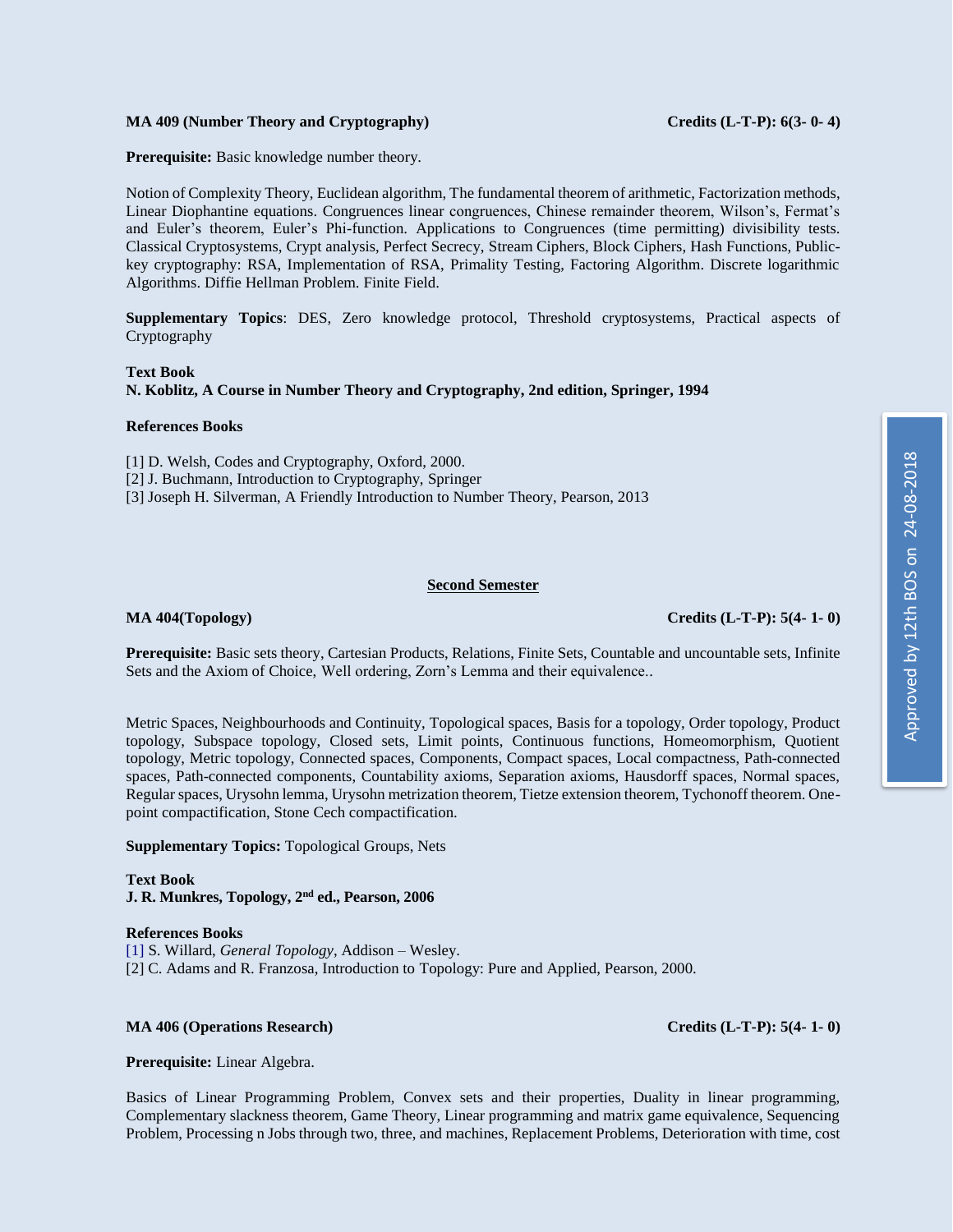increasing with time, money value into consideration, Critical Path Determination by CPM and PERT, Goal Programming Inventory control models, Dynamic Programming.

**Supplementary Topics:** Sensitivity Analysis of LPP, Transportation problem.

### **Text Book**

**J.C. Pant, Introduction to optimization: Operations Research, Jain Brothers, New Delhi, 2002.**

### **References Books**

[1] A. Ravindran, D. Phillips, and J. Solberg, Operations Research: Principles and Practice, 2nd Ed., Wiley India,2007.

[2] H. A. Taha, Operations Research: An Introduction, Pearson Prentice Hall, 2004.

### **MA 408 (Partial Differential Equations) Credits (L-T-P): 5(4- 1- 0)**

**Prerequisite:** Calculus, Linear Algebra and ODE.

Introduction, Classification to first order PDEs, Mathematical models leading to PDEs, Method of Characteristics, Scalar conservation laws and linear transport equation, Traffic dynamics, The Rankine-Hugoniot condition, The entropy condition, The Riemann problem, The Cauchy problem, Classification of second order equations: canonical forms of Hyperbolic, Parabolic, elliptic equations. One dimensional wave equation and De'Alembert's method, Domain of dependence and region of influence, The Cauchy problem for the non homogeneous wave equation, Methods of separation of variables for heat, Laplace and wave equations, The energy method and uniqueness, Sturm–Liouville problems and eigen function expansions, Elliptic equations: maximum principle, applications of the maximum principle, Green's identities, The maximum principle for the heat equation, Poisson's formula, Laplace equation: mean value property, weak and strong maximum principles, Green`s function, Poisson`s formula, Dirichlet`s principle, Harnack's inequality and Liouville's theorem.

**Text Book**

**Y. Pinchover and J. Rubinstien, Introduction to Partial Differential Equations, Cambridge University Press.**

### **References Books**

[1] Sadro Salsa, Partial Differential Equations in action, Springer-verlag Italia, Milano 2008.

 [2] L.C. Evans, Partial Differential Equations, Graduate Studies in Mathematics, Vol. 19, American Mathematical Society, 1998.

[3] Walter A Strauss, Partial Differential Equations,

[4] I.N. Sneddon, Elements of Partial Differential Equations, Mc-Graw Hill.

### **MA 410 (Complex Analysis) Credits (L-T-P): 5(4 - 1- 0)**

**Prerequisite:** Basic real analysis, complex number system, Complex plane.

Limits, Continuity, and differentiability of complex variable functions, Comparison between differentiability of real valued function and complex valued functions. Analytic functions, Necessary and Sufficient condition, The Cauchy-Riemann equations, Entire functions, Harmonic function and Harmonic conjugate function, Power series and radius of convergence of power series. Conformal Mapping, Cross ratio, Bilinear Transformation, Integration of complexvalued functions and differential forms along a piecewise differentiable path, Cauchy theorem, Cauchy integral formula, Morera's Theorem, Residues, Cauchy's Residue theorem, Evaluation of integrals by residue method, Taylor's expansion of holomorphic functions, Liouville's theorem, fundamental theorem of algebra, Maximum Modulus theorem; Schwarz' lemma, Laurents's expansion of a holomorphic function in an annulus, singularities of a function, argument principle, Rouche's Theorem.

**Supplementary Topics:** Stereographic projection, branch points, elementary functions: polynomial, rational, exponential and hyperbolic functions.

**Text Book H. Silverman, Complex Variables**.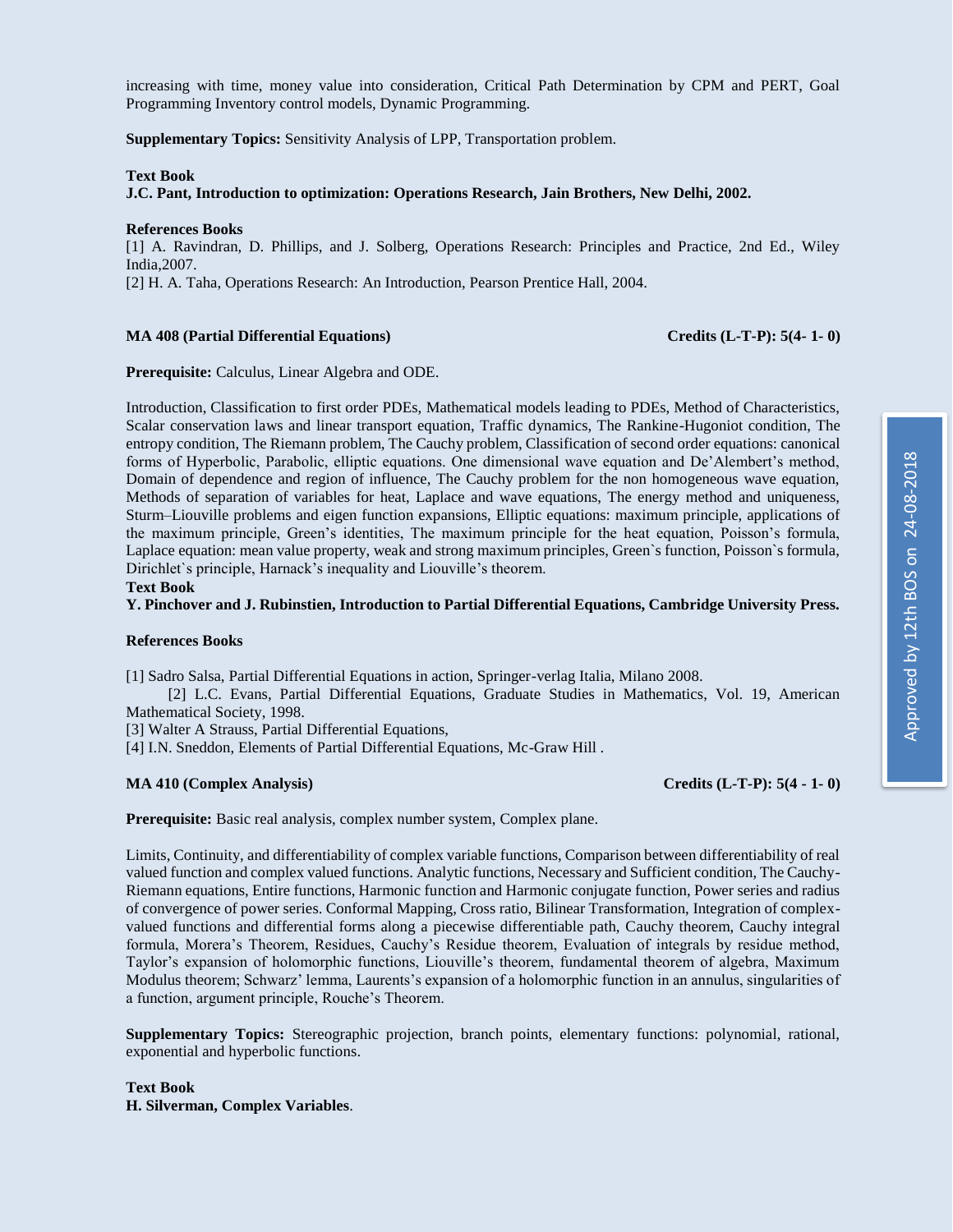### **References Books**

[1] L. V. Ahlfors, Complex Analysis (Third Edition), McGraw-Hill (International Editions).

[2] J. B. Conway : Functions of one complex variable

[3] Brown and Churchill, Complex Analysis, McGraw Hill.

[4] Moore, Haddock, Complex Analysis

### **MA 412 (Measure and Integration) Credits (L-T-P): 3(3- 0- 0)**

**Prerequisite:** Review of Riemann Integral, Riemann-Stieltjes Integral.

Outer Measures, Carathodory Extension, Lebesgue Measure; Lebesgue Outer Measure; Lebesgue Measurable Sets. Measure on an arbitrary sigma-Algebra; Measurable Functions; Integral of a Simple Measurable Function; Integral of Positive Measurable Functions. Lebesgue's Monotone Convergence Theorem; Integrability; Dominated Convergence Theorem; L<sup>p</sup>-Spaces. Absolute Continuous Function on R, Differentiation and Fundamental theorem for Lebesgue integration. Measure on Product Spaces; Fubini's theorem.

**Supplementary Topics:** Complex measures, Radon-Nikodyn theorem.

**Text Book:** G. D. Barra, Measure and Integration, Wiley Eastern, 1981

### **References Books**

[1] G. D. Barra, Measure and Integration, Wiley Eastern, 1981.

[2] Terence Tao, An Introduction to Measure Theory

[3] W. Rudin, Real and Complex Analysis, Third edition, McGraw-Hill, International Editions, 1987.

[4] I. K. Rana, An Introduction to Measure and Integration, Second Edition, Narosa, 2005.

[5] D. L. Cohn, Measure Theory , Birkhauser, 1997.

[6] H. L. Royden, Real Analysis, Third edition, Prentice-Hall of India, 1995.

### **Third Semester**

### **MA 501 (Functional Analysis) Credits (L-T-P): 5(4- 1- 0)**

**Prerequisite:** Metric Spaces, Holder's and Minkowski's inequalities, Completeness, Compactness, Heine-Borel and Bolzano-Weierstrass Theorems in  $R<sup>n</sup>$ , Continuity, Uniform continuity, Urysohn lemma, Tietze extension theorem.

Normed spaces, Banach spaces, Riesz Lemma, Bounded linear operator, Ascoli theorem, Hahn-Banach extension and separation theorems, Dual of classical spaces  $l^p$ ,  $L^p$ , Banach contraction mapping theorem, Uniform boundedness principle, Open mapping and closed graph theorems, weak convergence, Inner Product space, Hilbert space, Orthonormal sets, Riesz representation theorem, Fourier series -L<sup>2</sup> theory, Bounded linear operators on Hilbert spaces. Spectral theorem for compact self-adjoint operators.

**Supplementary Topics:** Weak and weak-∗topologies, Banach Alaoglu theorem, Spectral theorem for general selfadjoint and normal operators. Reisz representation theorem, dual of  $CO(X)$ , X a locally compact space, Gelfand theory. Unbounded operators: definition and examples.

### **Text Book**

G. F. Simmons, Introduction to Topology Modern Analysis

### **References Books**

- [1] B. V. Limaye: Functional Analysis, Revised 2nd edition,New Age International Limited, 1996.
- [2] I. J. Maddox; Elements of Functional Analysis, Cambridge University Press.
- [3] E. Kreyszig; Functional Analysis, John Wiley.

# Approved by 12th BOS on 24-08-2018 Approved by 12th BOS on 24-08-2018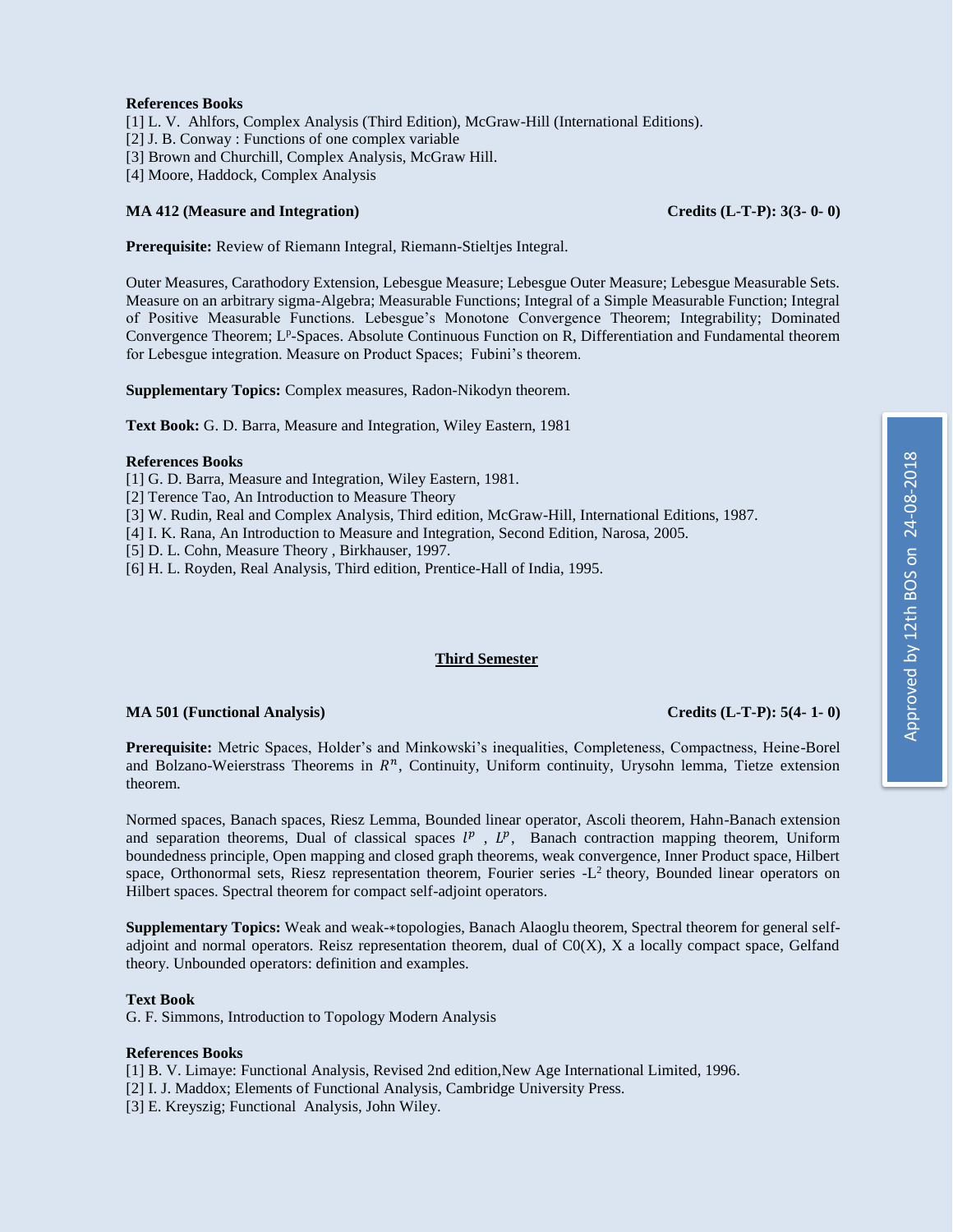### **MA 503 (Integral Equations and Calculus of Variation) Credits (L-T-P): 5(4- 1- 0)**

**Prerequisite:** Basic differential equation.

Introduction and formulation of integral equation, Classification of Integral Equations., Conversion of IVP(ODE) to Volterra equation, Conversion of BVP(ODE) to Fredholm equation, Existence and uniqueness of solutions using fixed-point theorems in case of Linear and nonlinear Volterra and Fredholm integral equations using Banach Fixed point theorem, Solutions with separable kernels. Characteristic numbers and eigenfunctions, resolvent kernel. Greens function. Calculus of Variations: Variation of a functional, Euler-Lagrange equation, Necessary and sufficient conditions for extreme.

### **Text Book**

L. Debnath, D. Bhatta, Integral transforms and their applications, 2nd ed, Chapman& Hall/CRC, 2007

### **References Books**

[1] G. A. Bliss, Calculus of Variations, Open Court Publishing,1944

[2] O. Bolza, Lectures on the Calculus of Variations, Dover Publication, New York, 1961.

[3] J. A. Cochran, The Analysis of Linear Integral Equations, McGraw-Hill, 1972

[4] Francis B. Hildebrand, Methods of Applied Mathematics, Dover, New York, 2012

[6] G. F. Roach, Greens Functions, Cambridge University Press, 1995.

### **Fourth Semester**

### **MA 502 (Mathematical Statistics) Credits (L-T-P): 5(4- 0- 2)**

### **Prerequisites:** Probability and Calculus

Probability: Quick review, Random Variables, Distribution functions, and Expectation, Probability Inequalities (Markov, Chebyshev, and Jensen), Moments and moment generating functions, Characteristic functions. Special Parametric Families of Univariate Distributions: Discrete Uniform, Binomial, Poisson distributions, Normal distribution, Exponential and Gamma distributions. Joint, marginal and conditional distributions, Covariance and correlation coefficient, stochastic Independence, Joint moment generating Function and moments. Methods of finding Distributions of functions of random variables: The Expectation Technique, The Cumulative distribution function technique, The Transformation technique. Sampling and sampling distributions: Sampling, Distribution of sample, Statistic, Sample moments, Sample Mean, Weak Law of large numbers, Strong Law of large numbers, Central limit theorem. Standard Errors: Standard error of moments, Standard error of Sample Mean. Parametric point estimation: Methods of finding estimators, Method of moments, Maximum likelihood method, Other methods, Properties of point estimators, unbiasedness, sufficiency, efficiency and consistency. Test of Hypotheses: Parametric and non-parametric Hypotheses, Simple and composite Hypotheses, Critical reasons and alternative Hypotheses, Power of a test, Most powerful test, Uniformly most powerful test, Tests on Mean and variance for a sampling from normal distribution (Z-Test, t-Test), Chi-square test of goodness of fit, Chi-square test of independence in contingency tables.

**Supplementary Topics**: The moment generating function technique for determination of distribution of functions of random variables.

### **Text Books:**

[1] A. M. Mood, F. A. Graybill and D. C. Boes - Introduction to the Theory of Statistic, Third Edition, TMH, 2001.

### **References Books**

[1] Alan Stuart and Keith Ord – Kendall's Advanced Theory of Statistics, Vol-1, Distribution Theory , Sixth Edition, John Wiley & Sons, Reprint 2015.

[2] Alan Stuart and Keith Ord and Steven Arnold - Kendall's Advanced Theory of Statistics, Vol – 2A, Classical Inference & Linear Model, Sixth Edition, John Wiley & Sons, Reprint 2015.

[3] W.W. Hines, D. C. Montgomery, D. M. Goldsman, C. M. Borror- Probability and Statistics in Engineering, Fourth Edition, Wiley India Pvt. Ltd., Reprint 2009.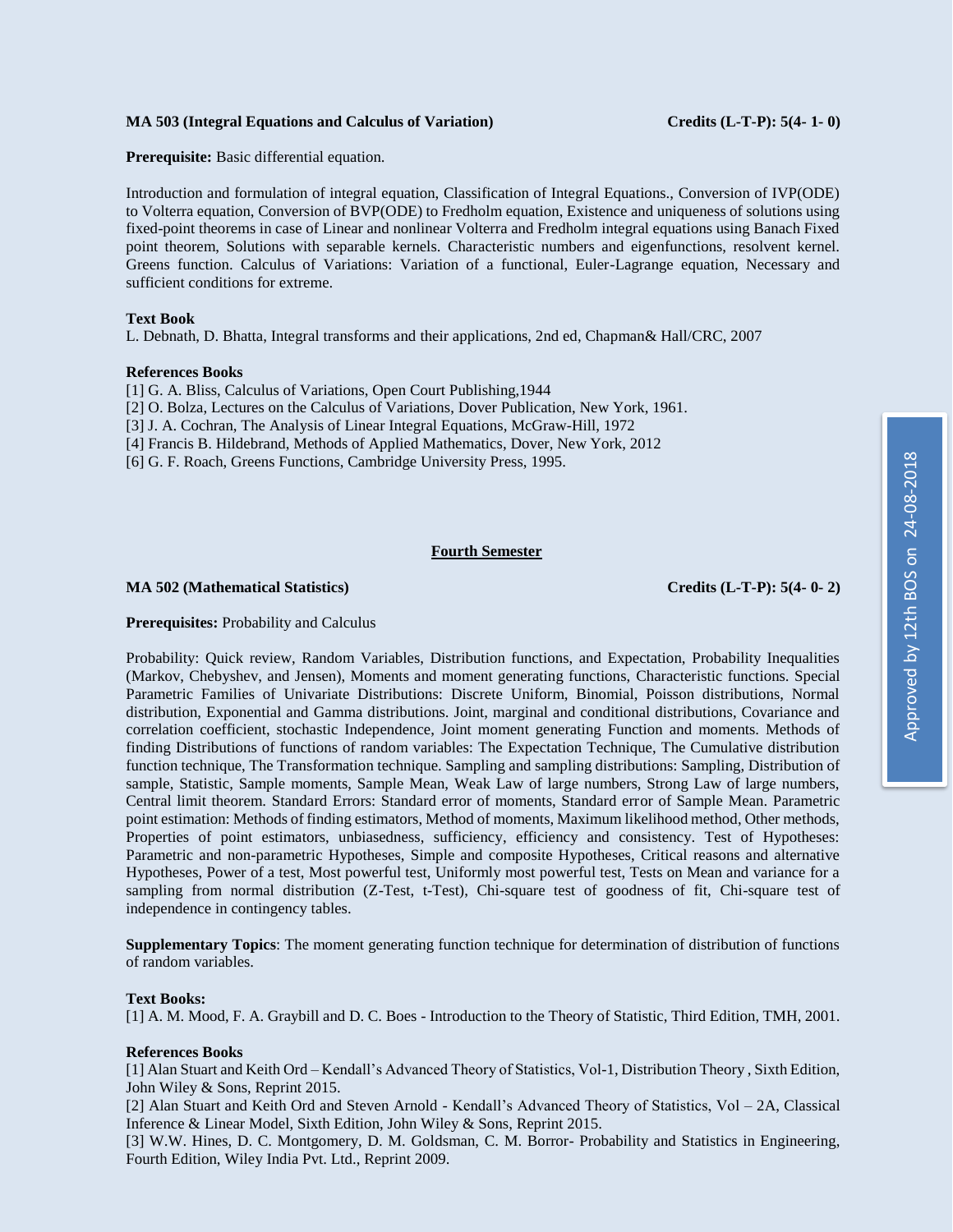### **MA 504 (Evolutionary Algorithms) Credits (L-T-P): 5(4- 0- 2)**

Genetic Algorithms: Historical development, GA concepts – encoding, fitness function, population size, selection, crossover and mutation operators, along with the methodologies of applying these operators. Binary GA and their operators, Real Coded GA and their operators. Particle Swarm Optimization: PSO Model, global best, Local best, velocity update equations, position update equations, velocity clamping, inertia weight, constriction coefficients, synchronous and asynchronous updates, Binary PSO. Memetic Algorithms: Concepts of memes, Incorporating local search as memes, single and multi-memes, hybridization with GA and PSO, Generation Gaps, Performance metrics. Differential Evolution: DE as modified GA, generation of population, operators and their implementation. Artificial Bee Colony: Historical development, types of bees and their role in the optimization process.

**Supplementary Topic:** Multi-Objective Optimization: Linear and nonlinear multi-objective problems, convex and non – convex problems, dominance – concepts and properties, Pareto – optimality, Use of Evolutionary Computations to solve multi objective optimization, bi level optimization, Theoretical Foundations.

### **References Books**

[1] Coello, C. A., Van Veldhuizen, D.A. and Lamont, G.B.: "Evolutionary Algorithms for solving Multi Objective Problems", Kluwer.2002

[2] Deb, K.: "Multi-Objective Optimization using Evolutionary Algorithms", John Wiley and Sons. 2002

[3]Deb, K.: "Optimization for Engineering Design Algorithms and Examples", Prentice Hall of India. 1998

[4] Gen, M. and Cheng, R.: "Genetic Algorithms and Engineering Design", Wiley, New York. 1997

 [5] Hart, W.E., Krasnogor, N. and Smith, J.E. : "Recent Advances in Memetic Algorithms", Springer Berlin Heidelberg, New York. 2005

[6] Michalewicz, Z.: "Genetic Algorithms+Data Structures=Evolution Programs", Springer-Verlag, 3rd edition, London, UK.

### **MA 506 (Numerical Solutions of ODE and PDE) Credits (L-T-P): 5(4- 0- 2)**

**Prerequisites:** Basic knowledge of Real analysis and Linear Algebra

Numerical methods for initial value problems: Convergence analysis of the general explicit one-step method, derivation of classical Runge-Kutta methods, Runge-Kutta methods of order greater than four, implicit Runge-Kutta methods.Multistep methods: Predictor-corrector methods: Milne's methods, Adams-Bashforth Method, absolute stability and accuracy of predictor-corrector methods. Linear multi-step methods: Construction of linear multistep methods, Convergence, Order and error constant, Local and global truncation error, Consistency.

Difference Methods for Boundary value problems.in ODE.

Finite Differences for Linear Equations: Introduction to finite difference formulae, finite difference approximations to derivatives, Linear Parabolic equations-explicit and implicit schemes, Crank Nicholson Method, local truncation error, compatibility, consistency and convergence of the difference methods, Stability analysis (Energy method, Matrix method and Von-Neumann method); Gerschgorin's theorems, Lax equivalence theorem. Linear Hyperbolic equations, Finite differences, Theoretical concepts of Stability and consistency, order of accuracy, upwind, Lax Friedrichs and Lax-Wendroff schemes. Linear Elliptic Equations-Finite difference schemes, Alternating direction methods.

**Supplementary Topic:** Introduction to Finite Element Methods, Meshless Methods.

### **References Books**

**[**1] G. D. Smith, Numerical solutions to Partial Differential Equations, Brunel University, Clarendon Press, Oxford, 1985.

[2] J. Strikwerda, Finite Difference Scheme and Partial Differential Equations, SIAM, 1989.

[3] G. Sewell, Numerical solution of ordinary and partial differential equations, 2ed., Wiley, 2005.

[4] R. S. Gupta, Elements of Numerical Analysis, Macmillan,

[5] J.D. Lambert, Computational Methods in Ordinary Differential Equations. Wiley, Chichester, 1991.

[6] R.J. Leveque, Finite Difference Methods for Ordinary and Partial Differential Equations. SIAM, Philadelphia, 2007.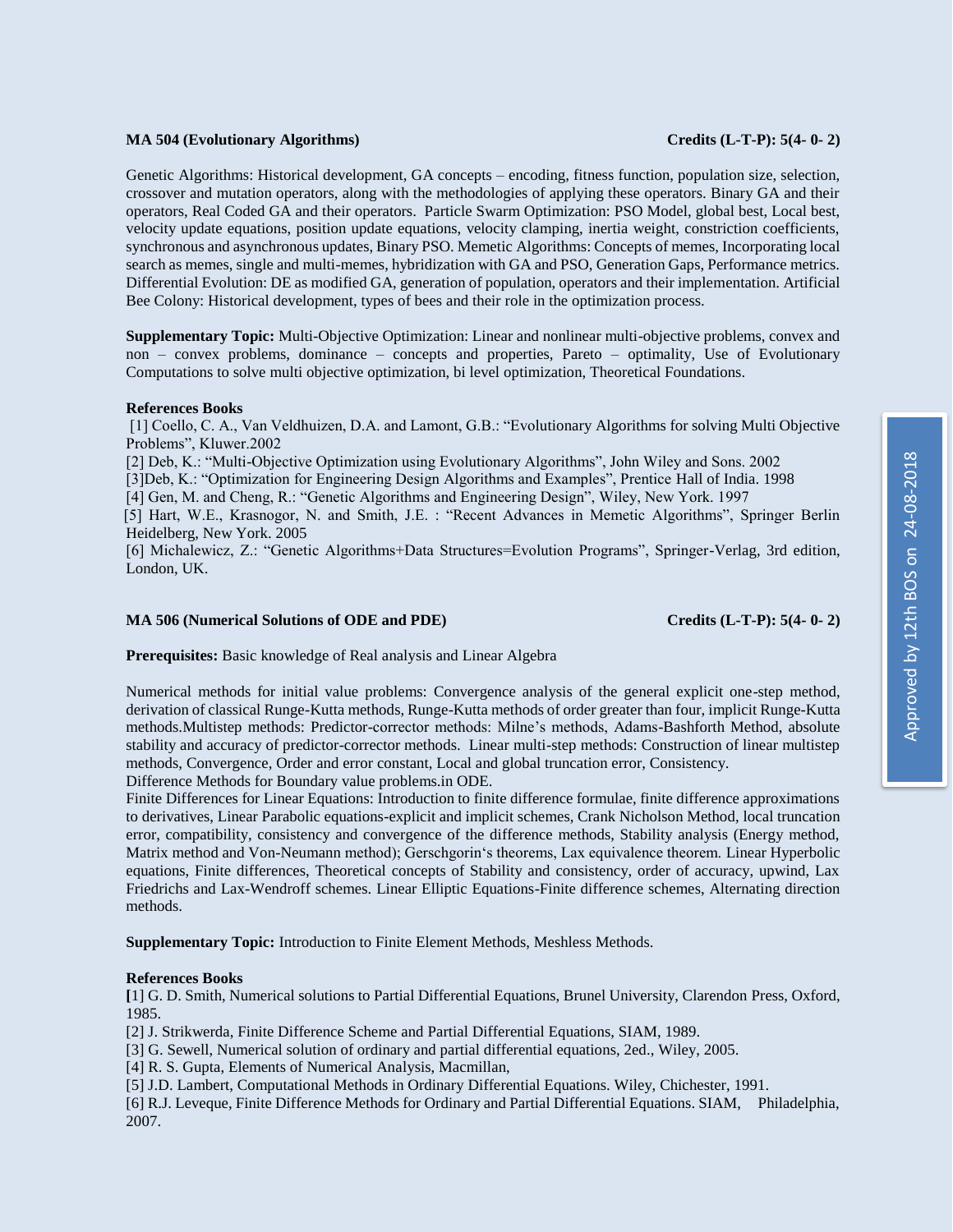### **MA 508 (Information Theory and Coding) Credits (L-T-P): 5(4- 0- 2)**

**Prerequisite:** Probability theory.

Entropy and Shannon's First Theorem, Mutual information, Data compression, Huffman coding, Asymptotic equipartition property, Universal source coding, Information Channel and Channel Capacity, Differential entropy, Block codes and Convolutional codes, Error correcting codes, Linear Codes, Optimal Codes. block coding, convolutional coding, and Viterbi decoding algorithm

### **References Books**

[1] G. A. Jones and J. M. Jones, "Information and Coding Theory," Springer, ISBN 1-85233-622-6, 3rd Edition [2] T. M. Cover, J. A, Thomas, "Elements of information theory," Wiely Interscience, 2 nd Edition, 2006/ [3] R. W. Hamming, "Coding and information theory," Prentice Hall Inc., 1980.

### **MA-520 (Project) Credits (L-T-P): 3(3- 0- 0)**

A student will choose a topic on advanced mathematics related to but beyond first year courses. Student may choose a research paper. The student will learn the chosen material under the supervision of a teacher. He/She will meet the supervisor regularly (at least once per week) to present the material (s)he has learnt and will update about his/her progress. Two seminars with satisfactory comments on his/her topic are mandatory. Finally, the student is expected to write an expository report of about 15-20 pages on the topic of project and will present this work to a panel of examiners at the end of term.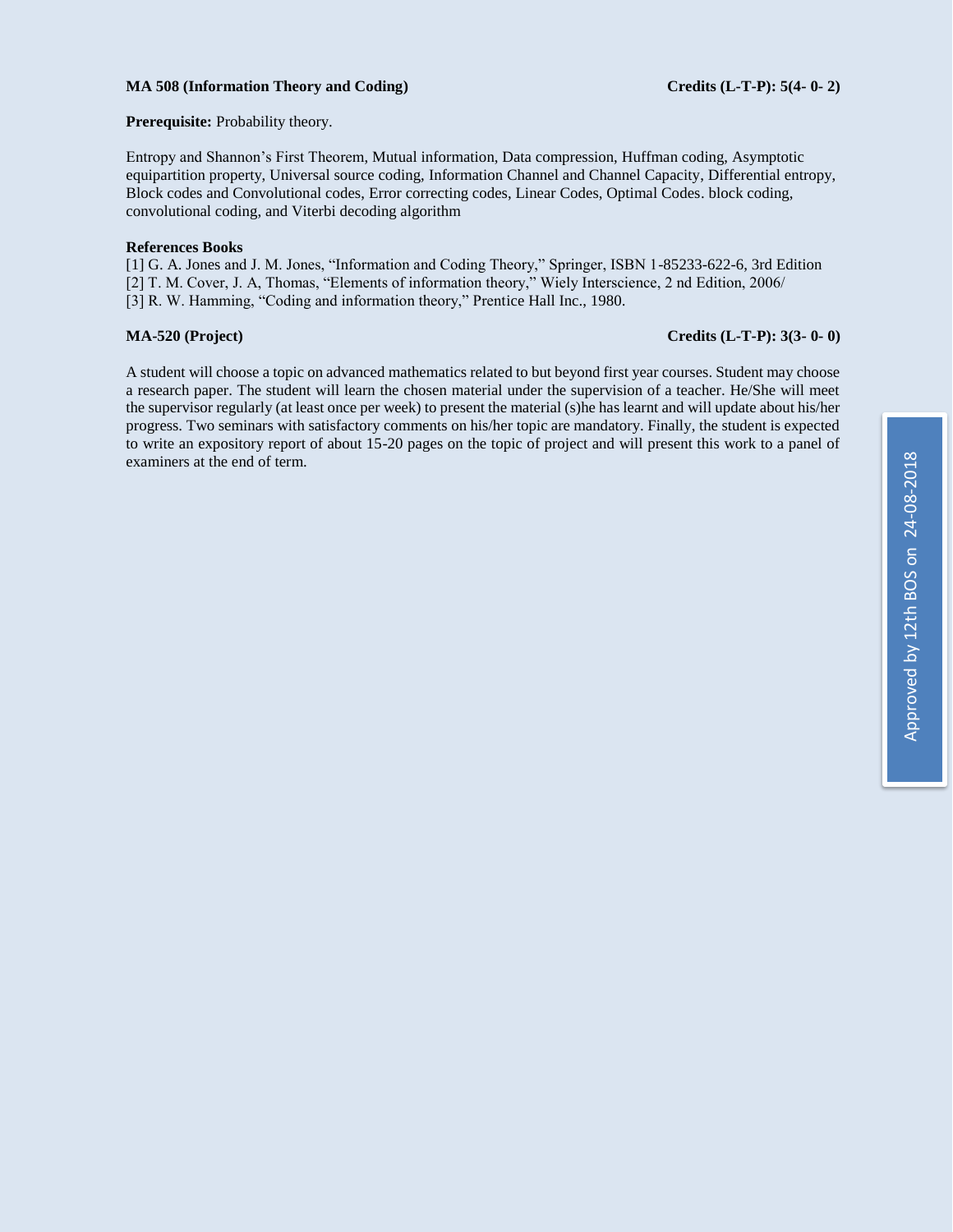### **List of DSE-I/DSE-II/DSE-III: Discipline Specific Elective**

### **MA 001 (Machine Learning for Data Science) Credits (L-T-P): 3(2- 0- 2)**

**Prerequisites:** Basic linear algebra and calculus, introductory-level courses in probability and statistics. Comfort with a programming language (e.g., Matlab, Python) will be essential for completing the homework assignments.

An introduction to supervised and unsupervised techniques for machine learning. Probabilistic and non-probabilistic approaches to machine learning. Classification and regression models, clustering methods, matrix factorization and sequential models. Methods covered in class include linear and logistic regression, support vector machines, boosting, K-means clustering, mixture models, expectation-maximization algorithm, hidden Markov models, among others. Algorithmic techniques for optimization, such as gradient and coordinate descent methods, as the need arises.

### **References Books:**

[1] T. Hastie, R. Tibshirani and J. Friedman, The Elements of Statistical Learning, Second Edition, Springer.

[2] C. Bishop, Pattern Recognition and Machine Learning, Springer.

[3] H. Daume, A Course in Machine Learning, Draft. (http://ciml.info/)

### **MA 002 (Graph Theory) Credits (L-T-P): 3(3- 0- 0)**

Graphs, Sub graphs, path and circuits, connected graphs, disconnected graphs and component, euler graphs, various operation on graphs, Hamiltonian paths and circuits, the traveling sales man problem. Trees and fundamental circuits, fundamental circuits, algorithms of primes, Kruskal and dijkstra Algorithms. Cuts sets and cut vertices, fundamental circuits and cut sets , connectivity and separability, network flows, planer graphs, Vector space of a graph and vectors, basis vector, cut set vector, circuit vector, circuit and cut set verses subspaces, orthogonal vectors and subspaces, incidence matrix of graph, sub matrices of A(G), circuit matrix, cut set matrix, path matrix and relationships among A, B, and C fundamental circuit matrix and rank of B, adjacency matrices, rank- nullity theorem . Coloring and covering and partitioning of a graph, Directed graphs, some type of directed graphs, Directed paths, and connectedness, Euler digraphs, trees with directed edges, fundamental circuits in digraph, matrices A, B and C of digraphs adjacency matrix of a digraph, counting of labeled and unlabeled trees, polyas theorem.

### **References Books**

[1] N. Deo, Graph Theory, PHI.

[2] J. A. Bondy, U.S.R. Murthy, Graph theory with application, North Holland Publications, New York.

[3] R. Diestel,, Graph Theoty, Springer Verlag

### **MA 003 (Differential Geometry) Credits (L-T-P): 3(3- 0- 0)**

Geometry of curves, parameterization, arc length, curvature, torsion, serret frenet equation, global properties of curves in plane. Extrinsic geometry of surfaces, parameterization, tangent plane, differential, first and second fundamentals forms, curves in surface, normal and geodesic curvature of curves. Intrinsic geometry of surfaces, frames and frame fields, covariant derivatives and connection, Riemannian Metric, Gaussian curvature, Fundamental forms and the equations of gauss and coddazi-mainardi. Geometry of geodesics, Exponential map, geodesic polar coordinates, Fermi coordinates along a curve property of geodesic, Jacobi fields, and convex neighborhood. Global result from surfaces, The Gauss Bonnet Theorem, Hopf-Rinnoe theorem, cut points and conjugate points, the Bonnet-Myers theorem.

### **References Books**

[1] M. D. Carmo, Differential Geometry of curves and surfaces, Prentice Hall.

- [2] B. O'Niell, Elementry Differential Geometry, Academic Press.
- [3] J. A. Thorpe, Elementry Topics in Differential Geometry, Springer.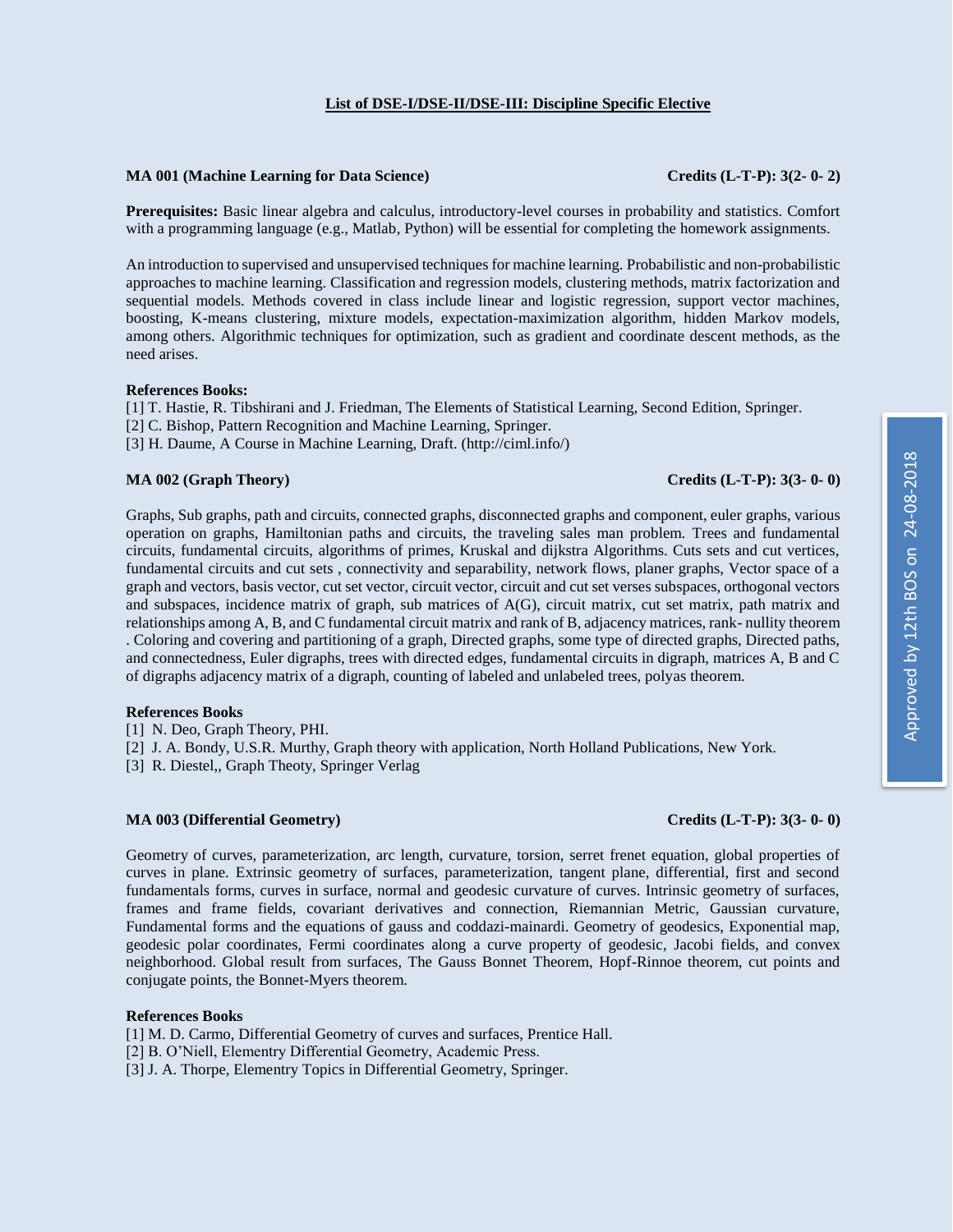### **MA 004(Optimization Techniques) Credits (L-T-P): 3(3-0- 0)**

**Prerequisite:** Operations Research

Nonlinear programming: Convex sets and Convex functions, definition and basic properties, Differentiable convex and concave functions, Minima and Maxima of Convex and Concave functions, The Fritz John and Karush-Kuhn-Tucker Optimality Conditions, Quadratic programming with linear constraints, Wolfe's Algorithm, Complementary Pivot Algorithm, Separable Programming, Geometric Programming, Search Techniques: Line search for unimodal functions, Fibonacci method of search, Golden Section Search, Steepest descent method, conjugate direction, conjugate direction method, Powell's Quadratic Interpolation Method.

### **References Books**

[1] J.C. Pant, Introduction to optimization: Operations Research, Jain Brothers, New Delhi, 2002.

[2] D. G. Luenberger, Yinyu Ye, Linear and nonlinear programming, Springer, 2008.

[3] M. S. Bazaraa, H. D. Sherali, C. M. Shetty, Nonlinear Programming: Theory and Algorithms, John Wiley and Sons,2006.

[4] A. Ravindran, D. Phillips, and J. Solberg, Operations Research: Principles and Practice, 2nd Ed., Wiley India, 2007.

### **MA 005 (Elliptic Curves) Credits (L-T-P): 3(3- 0- 0)**

Rational points on Plane Curves, The group law on a cubic curve, Regular functions; the Riemann-Roch theorem, Basic Theory of Elliptic Curves, The Weierstrass equation for an elliptic curve, The Group Law, Projective Space and the Point at Infinity, Elliptic Curves in Characteristic 2, Singular curves, Reduction of an elliptic curve modulo p, Algorithms for elliptic curves, Torsion points, Elliptic Curves over Finite Fields The Discrete Logarithm Problem, Elliptic Curve Cryptography.

### **Reference Books**

[1] J.S. Milne, Elliptic Curves, Book Surge Publishers, 2006 [2] J. H. Silverman, Arithmetic of Elliptic Curves, Springer, 2006 [3] Lawrence C. Washington, Elliptic Curves, Taylor & Francis Group, 2008

### **MA 006 (Discrete Mathematics) Credits (L-T-P): 3(3- 0- 0)**

Propositional logic, Proof techniques: forward proof, proof by contradiction, contrapositive proofs, proof of necessity and sufficiency. principles of mathematical induction, Strong Induction. Introduction to counting: Basic counting techniques, Pigeonhole principle, Application of pigeon-hole principle, Advanced Counting Techniqueinclusion and exclusion, Application of inclusion and exclusion, Introduction to recurrence relation and generating function. Relations and their properties, equivalence relations, closures, Transitive Closure and Warshall's Algorithms, functions, order relation and structure, partially ordered sets, Lattices, Introduction to Graphs: Shortest Path Problem, Dijkstra's Shortest path algorithm, Trees, Minimum Spanning Tree, Application of Trees, Tree Traversal, Finite Boolean Algebra, functions on Boolean Algebra.

### **References Books**

- [1] K. H. Rosen, Discrete Mathematics and its Applications, Tata McGraw-Hill.
- [2] C. L. Liu, Elements of Discrete Mathematics, Tata McGraw-Hill.
- [3] T. Koshy, Discrete Mathematics with Applications, Elsevier.
- [4] R. P. Grimaldi, Discrete and Combinatorial Mathematics, Pearson Education, Asia.
- [5] B. Kolman, R. Busby and S. C. Ross, N. Rehman, Discrete Mathematical Structures, Pearson Prentice Hall.

### **MA 007 (Fractional Calculus) Credits (L-T-P): 3(3- 0- 0)**

Gamma function, Mittag-Leffler function, Weight function, Grunwald Letnikov. Grnwald Letnikov Fractional Derivatives. Riemann-Liouville Fractional Derivatives. Some Other Approaches. Geometric and Physical Interpretation of Fractional Integration and Fractional Differentiation. Sequential Fractiona Derivatives. Left and Right Fractional Derivatives. Properties of Fractional Derivatives. Laplace Transforms of Fractional Derivatives. Fourier Transforms of Fractional Derivatives. Mellin Transforms of Fractional Derivatives. Fractional Differential Equation of a General Form. Existence and Uniqueness Theorem as a Method of Solution. Dependence of a Solution on Initial Conditions. The Laplace Transform Method. Standard Fractional Differential Equations. Sequential Fractional Differential Equations. The Mellin Transform Method. Power Series Method. Babenko's Symbolic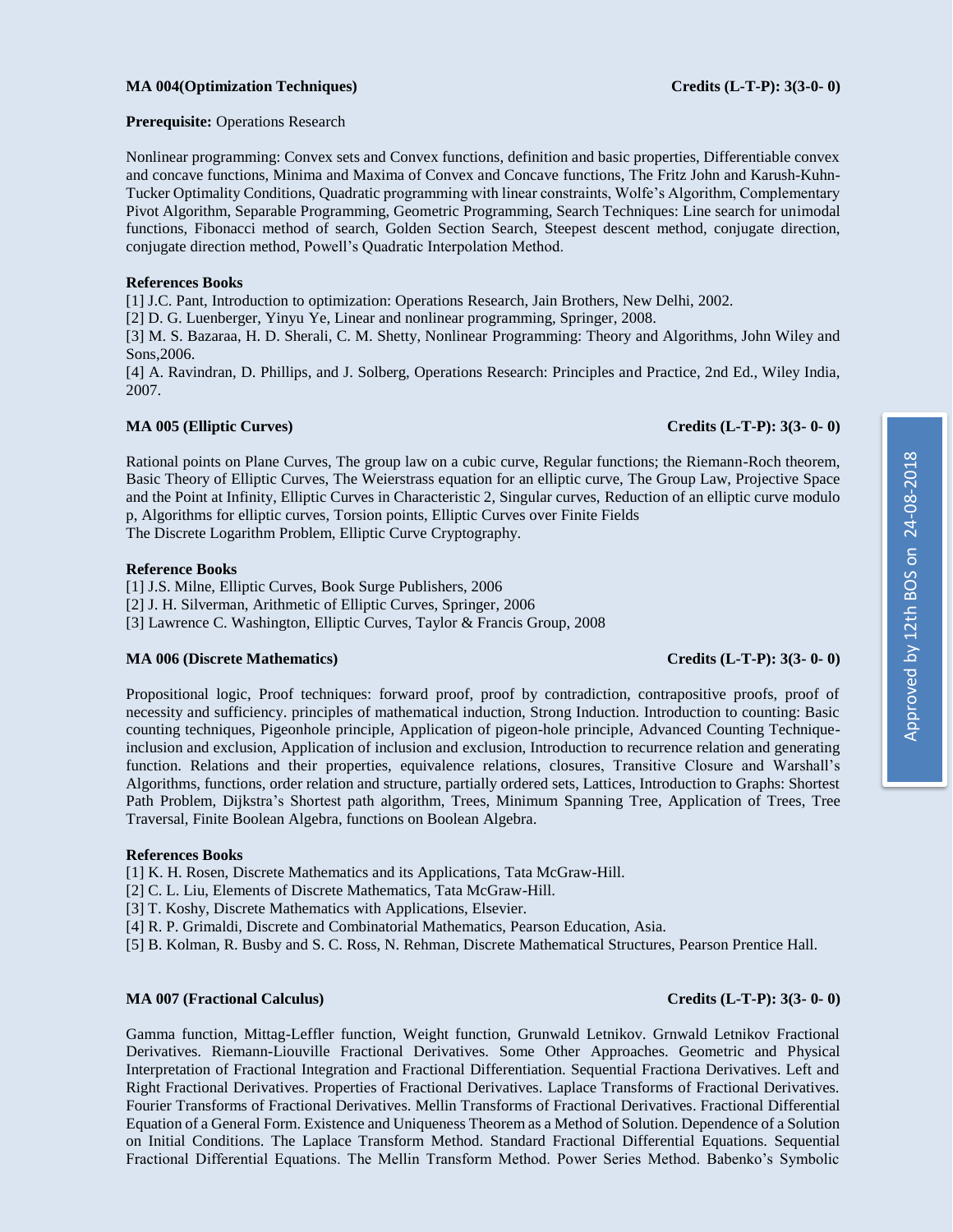Calculus Method. Method of Orthogonal Polynomials. Numerical Evaluation of Fractional Derivatives. Approximation of Fractional Derivatives. The "Short-Memory" Principle. Calculation

### **References Books**

[1] I. Podlubny, I. Petras, B. M. Vinagre, P. O'Leary, L. Dorcak, Analogue realizations of fractional-order controllers. Nonlinear Dynamics, vol. 29, no. 14, 2002, pp. 281–296.

[2] I. Podlubny, Geometric and physical interpretation of fractional integration and fractional differentiation. Fractional Calculus and Applied Analysis, vol. 5, no. 4, 2002, pp. 367– 386.

[3] I. Podlubny, Matrix approach to discrete fractional calculus. Fractional Calculus and Applied Analysis, vol. 3, no. 4, 2000, pp. 359–386.l

### **MA 008 (Applied Linear Algebra) Credits (L-T-P): 3(3- 0- 0)**

Review of Linear Algebra; LU-decomposition, QR-decomposition, The geometry of linear equations, least squares approximation, Eigen values and Eigen vectors of  $e^{At}$ , Gershgorin circle theorem and its applications. Courant-Fischer minimax and related Theorems. Markov matrices, defective matrices, Jordan form, Generalized eigenvectors, Singular value decomposition, sparse matrices and Iterative methods.

Applications of Linear Algebra: Linear Programming, Fourier Series, Computer graphics, Difference equations and powers  $A^k$ ; Differential equations and  $e^{At}$ .

### **References Books**

[1] S. Axler, Linear Algebra done right, Springer

[2] G. Strang, Introduction to Linear Algebra, 4th edition, Cambridge University Press India Pvt Ltd, 2009

[3] G. Strang, Linear Algebra and Its Applications, 4th edition, Brooks/Cole (Cengage Learning), 2006

### **MA 009 (Commutative Algebra) Credits (L-T-P): 3(3- 0- 0)**

Ring and Ideal: Zero-divisors, Nilpotent Elements, Prime, Maximal Ideals, Nilradical, Jacobson radical, Extension and Contraction of ideals, Nakayama Lemma. Localization: Ring and Module of fractions, Spec of a ring. Integral Dependence: integral dependence, going-up and going-down theorems, Valuation Rings. Chain Conditions: Noetherian and Artin rings. Dimension Theory: Graded ring, Hilbert function and Samuel function, Dimension of Noetherian ring.

### **References Books**

[1] M. F. Atiyah and I. G. Macdonald, Introduction to Commutative Algebra, Addison-Wesley, 1969

[2] H. Matsumura, Commutative Ring theory, Cambridge University Press, 1989.

[3] D. S. Dummit & R. M. Foote, Abstract Algebra, 2nd edition, John Wiley, 2008.

[4] S. Lang, Algebra, revised 3rd edition, Springer (2004).

### **MA 010 (Fuzzy theory and applications) Credits (L-T-P): 3(3- 0- 0)**

Fuzzy Sets and Uncertainty: Uncertainty and information, fuzzy sets and membership functions, chance verses fuzziness, properties of fuzzy sets, fuzzy set operations, Fuzzy Relations: Cardinality, operations, properties, fuzzy cartesian product and composition, fuzzy tolerance and equivalence relations, forms of composition operation. Fuzzification and Defuzzification: Various forms of membership functions, fuzzification, defuzzification to crisp sets and scalars. Fuzzy Logic and Fuzzy Systems: Classic and fuzzy logic, fuzzy rule-based systems, graphical technique of inference, Development of membership functions: Membership value assignments: intuition, inference, rank ordering, neural networks, genetic algorithms, inductive reasoning. Fuzzy Arithmetic and Extension Principle: Functions of fuzzy sets, extension principle, fuzzy mapping, interval analysis, vertex method and DSW algorithm. Fuzzy Optimization: One dimensional fuzzy optimization, fuzzy concept variables and casual relations, fuzzy cognitive maps, agent-based models.

### **References Books**

[1] Ross, T. J., "Fuzzy Logic with Engineering Applications", Wiley India Pvt. Ltd., 3rd Ed. 2011

[2] Zimmerman, H. J., "Fuzzy Set theory and its application", Springer India Pvt. Ltd., 4th Ed. 2006

[3] Klir, G. and Yuan, B., "Fuzzy Set and Fuzzy Logic: Theory and Applications", Prentice Hall of India Pvt. Ltd. 2002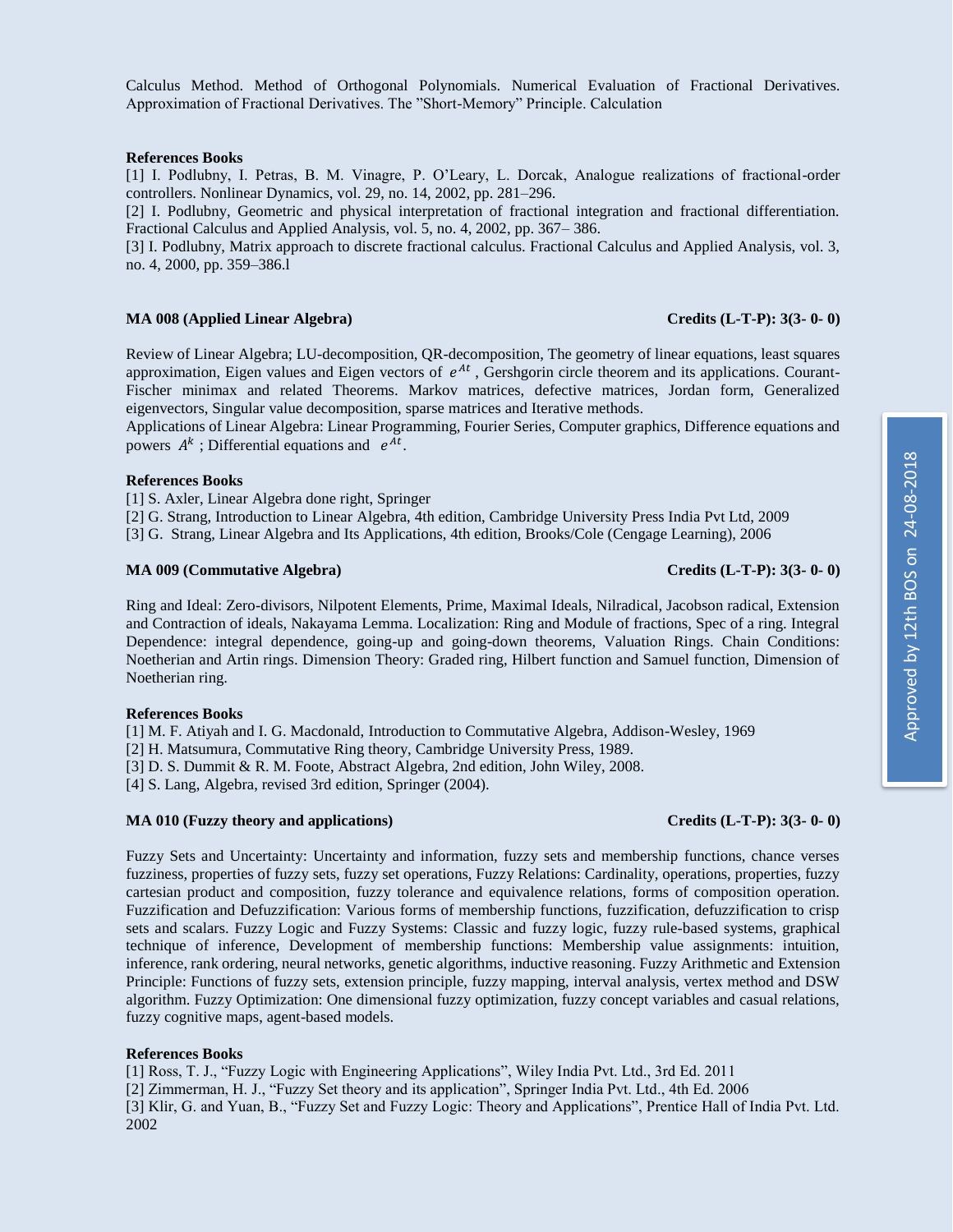### **MA 011 (Design Optimization) Credits (L-T-P): 3(3-0-0)**

Formulation of a design optimization problems, Local and Global Minima, Pareto optimum, optimality Conditions, Iterative function minimization methods, Iterative methods for constrained problems, Exploratory Methods, Multicriteria optimization methods, Decision making problem, Introduction to Genetic Algorithm, Parameters of Genetic algorithms, chromosome representation, Encoding, Selection mechanisms, Evolutionary operators, Fitness function, Handling constraints, Penalty function strategy, tournament selection in constrained optimization, Methods of selecting a set of Pareto optimal solutions, Distance method, Pareto set distribution method, Constraint tournament selection method for multi-criteria optimization, Application of Genetic algorithm to solve design optimization problem.

### **Reference Books**

[1] Andrzej Osyczka, "Evolutionary Algorithms for Single and Multicriteria Design Optimization" [Volume 79 of](https://www.google.co.in/search?tbo=p&tbm=bks&q=bibliogroup:%22Studies+in+Fuzziness+and+Soft+Computing%22&source=gbs_metadata_r&cad=5)  [Studies in Fuzziness and Soft Computing,](https://www.google.co.in/search?tbo=p&tbm=bks&q=bibliogroup:%22Studies+in+Fuzziness+and+Soft+Computing%22&source=gbs_metadata_r&cad=5) Physica-Verlag Heidelberg, 25-Sep-2001 - [Business & Economics](https://www.google.co.in/search?tbo=p&tbm=bks&q=subject:%22Business+%26+Economics%22&source=gbs_ge_summary_r&cad=0) - 218 pages.

[2] Kalyanmoy Deb, "Optimization for Engineering Design: Algorithms and Examples" Prentice Hall India Learning Private Limited; second edition (1995).

[3] S. S. Rao, "Engineering Optimization: Theory and Practice", New Age International Publishers; Third edition (1 January 2013)

### **MA 012 (Computational Mathematics with Python) Credits (L-T-P) : 3 (2- 0- 2)**

Elementary programing concepts: Arithmetic expressions, for-loops, logical expressions, if statements, functions and classes. These concepts are taught exclusively using mathematical/technical problems and examples. Mathematical Manipulations: Setting up matrices, solving linear problems, solving differential equations, finding roots, eigenvalues, resonances, without going into the mathematical details. More advanced concepts such as generators are presented and a basic introduction to the ideas of object-oriented programming will be given.

### **References Books**

[1] Dive into Python, Free available on Python website.

### **MA-013 (Optimal Control to PDEs) Credits (L-T-P): 3(2- 0- 2)**

Introduction, optimal control, convex problems, nonconvex problems, Basic concepts for the finite-dimensional case, Linear-quadratic elliptic control problems, Weak solutions to elliptic equations, Linear mappings, Existence of optimal controls, Differentiability in Banach spaces, Adjoint operators, First-order necessary optimality conditions, Construction of test examples, The formal Lagrange method, The adjoint state as a Lagrange multiplier' Higher regularity for elliptic problems, Regularity of optimal controls, Linear-quadratic parabolic control problems, Parabolic optimal control problems, Necessary optimality conditions, Optimal control of semi linear elliptic equations, A semi linear elliptic model problem, Existence of optimal controls, control-to-state operator, Necessary optimality conditions, Pontryagin's maximum principle, Second-order optimality condition.

### **References Books**

[1] Fredi Tröltzsch, Optimal Control of Partial Differential Equations Theory, Methods and Applications, American Mathematical Society Providence, Rhode Island, 2005.

[2] J.C.Lions, Optimal Control of Systems Governed by Partial Differential Equations, Springer.

### **MA-014 (Advanced Optimization Techniques) Credits (L-T-P): 3(3- 0- 0) : Prerequisite:** Optimization Techniques

Generalized convex functions, Quasi convex functions, Quasi concave functions, Pseudo convex functions, Pseudo concave functions, Feasible direction, Cone of feasible direction, Necessary and Sufficient conditions, Fritz John Optimality conditions, Kuhn- Tucker optimality conditions, weak duality theorem, Saddle point optimality criteria, Generalized Gorden theorem, Lemkis Complementary Pivot algorithm, Linear Fractional Problem, Charnes-Cooper method, method of Gilmore and Gomory, Fletcher Reeves method, Davidon-Fletcher Powell Method, Constrained Optimization, Sequential unconstrained minimization technique, penalty and barrier function methods,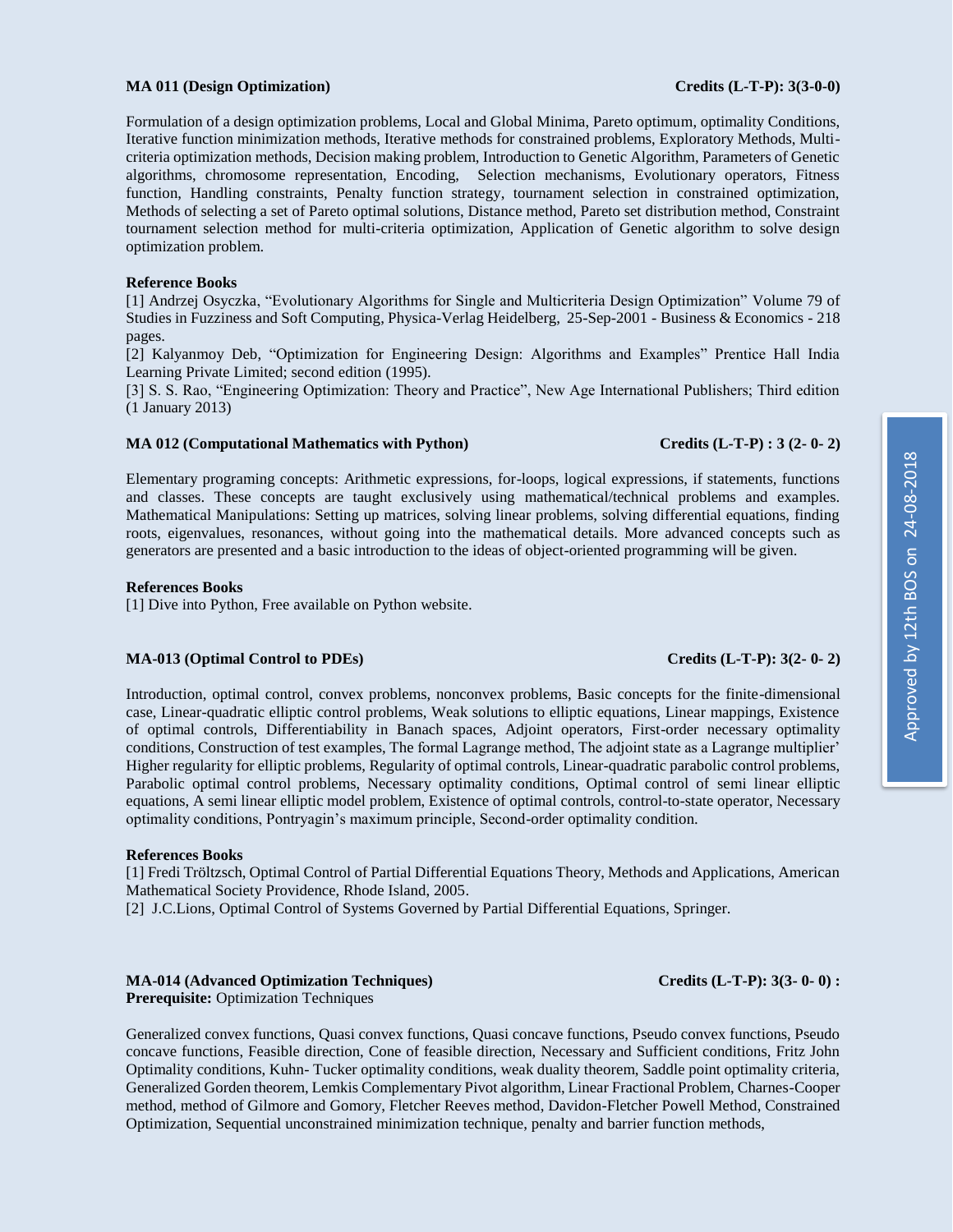### **References Books**

[1] D. G. Luenberger, Yinyu Ye, Linear and nonlinear programming, Springer, 2008. [2] O. L. Mangasarian, Nonlinear Programming, McGraw Hill, 1969. [3] M. S. Bazaraa, H. D. Sherali, C. M. Shetty, Nonlinear Programming: Theory and Algorithms, John Wiley and Sons, 2006

### **MA-015 (Applied Approximation) Credits (L-T-P): 3(3- 0- 0)**

Weierstrass Approximation theorem, least square approximation, Minimax approximation, orthogonal polynomials, approximation with rational functions, Pade's approximation, Use of Pade's approximation. Various results related to existence of Adomian polynomials and its implementation in MATLAB. Fundamental Adomian Decomposition method, various modified version of Adomian decomposition method, Applications of MADM to IVP, BVP.

### **References Books**

[1] G. Adomian, Nonlinear Linear stochastic operators equations (1986). Academic Press, Inc (London) [2] A. M Wazwaz, Partial Differential equation and Solitary waves theory (2009).Higher Education Press and Springer.

### **MA-016 (Perturbation Methods) Credits (L-T-P): 3 (3- 0- 0)**

Asymptotic expansion and approximations, Asymptotic solution of algebraic and transcendental equations, Introduction to the asymptotic solution of differential equations. Singular and Regular Perturbations, Perturbed second order differential equations, Dimensional analysis, Initial and boundary value problems, Partial differential equations, Error estimation. Multiple scales, Overview of multiple scales and averaging, The first order twoscale approximation, Higher order approximations. Methods of WKB type, Introductory examples, The formal WKB expansion without turning points, Ray methods

### **References Books**

[1] J. A. Murdock, Perturbations Theory and Methods, John Wiley and Sons, 1991. [2] M. H. Holmes, Introduction to Perturbation Methods, Springer Verlag, 1995.

[3] A. H. Nayfeh, Perturbation Methods, John Wiley and Sons, 2000.

### **MA-017 (Dynamic Meteorology) Credits (L-T-P): 3(3- 0- 0)**

Basic Concepts, hydrostatic equilibrium, hydrostatic stability and convection, mean annual heat balance, fundamental forces, equations of motion in rotating and non rotating coordinate frames, scale analysis, basic conservation laws, spherical coordinates, geostrophic approximation, hydrostatic balance, static stability, circulation and vorticity conservation of potential vorticity, Rossby adjustment theory, quasi-geostrophic equations, omega equations, hydrodynamic instability.

### **References Books**

[1] S. L. Hess, Introduction to Theoretical Meteorology,, Krieger Pub. Co. Press.

[2] James, C. Holton, An Introduction to Dynamic Meteorology,, Academic Press, 3rd edition.

### **MA 018 (Coding Theory) Credits (L-T-P): 3(3- 0- 0)**

The communication channel, the coding problem, types of codes, block codes, error detecting and error -correcting codes, linear codes, the Hamming metric, description of linear block codes by matrices, dual codes, standard array, syndrome, step-by step, decoding, modular representation , error - correction capabilities of linear codes, Hamming sphere packing bound, Hamming codes, Golay Codes, Perfect Codes,

Basics and Algebraic Codes. Linear Block Codes: Generator and parity-check matrices, Minimum Distance, Sydrome decoding, Bounds on minimum distance. Cyclic Codes: Finite fields, Binary BCH codes, RS codes.

### **Reference Books**

[1] Ramond Hill, A first Course in Coding Theory , Oxford University press, 1990

[2] W.W. Peterson and E.J. Weldon Jr. Error- Correcting Codes, MIT Press, Cambridge, Masssachusetts,1972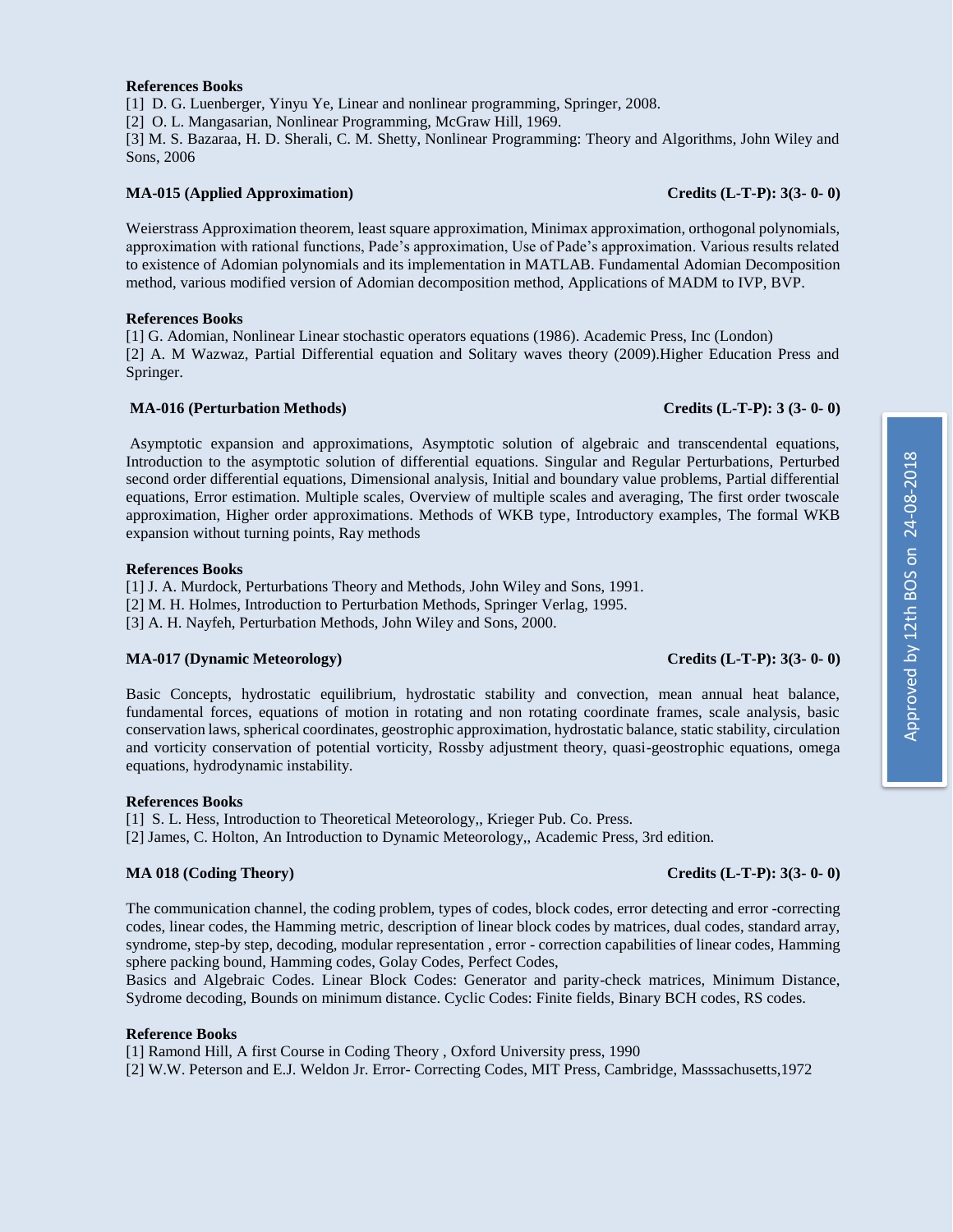### **MA 019 (Analytic Number Theory) Credits (L-T-P): 3(3- 0- 0)**

Arithmetical Functions: Mobius, Euler totient functions and their relation, Mangoldt function, Dirichlet product, Dirichlet and Mobius inverse formulae, Multiplicative function, Inverse of Completely multiplicative function. Congruences: Residue classes and Complete residue classes, Euler-Fermat Theorem, Polynomial Congruences, Chinese remainder theorem and its applications. Quadratic residue and Quadratic Reciprocity law.

### **References Books**

[1] T. M. Apostol, Introduction to Analytic number Theory, Springer, 1980.

- [2] J. P. Serre, A course in Arithmetic, Springer, 1973.
- [3] J. Stillwell, Elements of Number Theory, Springer, 2003

### **MA 020 (Symmetries) Credits (L-T-P): 3(3- 0- 0)**

Symmetry of plane figures, Group of motions of plane, Finite group of motions, Discrete group of motions, Abstract symmetries, Operation of cosets, Counting formula, Permutation representations, Finite subgroups of rotation group. Bilinear Form: Definition, Symmetric forms, Orthogonality, Geometry associated to positive form, Hermitian forms, Conic and Quadrics, Skew-symmetric forms.

### **References Books**

[1] M. Artin, Algebra, Prentice Hall of India (1991). [2] D. S. Dummit, R. M. Foote, Abstract Algebra, 2nd edition, John Wiley. 2008

### **MA 021 (Numerical Analysis with Programming) Credits (L-T-P): 3(2- 0- 2)**

Errors in computation: Floating point representation, Rounding, Chopping, Arithmetic Operation, Truncation and Taylor Series, Linear Equations and Eigenvalue Problem: Ill-conditioned systems and conditioned number; iterative methods, Eigen value and Eigen vectors; Given's method and Householder method for symmetric matrices; Polynomial methods, Power method; Nonlinear equations: Method of Successive Approximation, Aitken's method, Newton-Raphson, convergence analysis. Interpolation: Lagrange Interpolation, Truncation error in polynomial interpolation, Inverse interpolation, Hermite's interpolation, Piecewise polynomial interpolation: Cubic spline interpolation, Numerical differentiation, Numerical integration: Newton-Cotes Quadrature Formulae, Romberg integration, Gaussian Quadrature (Gauss-Legendre Quadrature Formula.

**Laboratory:** Implementation of methods discussed in above syllabus.

### **References Books**

[1] R. S. Gupta, Elements of Numerical Analysis Macmillan, 2009.

[2] Srimanta Pal, Numerical Methods: Principles, Analysis and Algorithms (Oxford Higher Education)

[3] Curtis F. Gerald, Patrick O. Wheatley, Applied Numerical Analysis, Pearson, 2003.

[4] R.L. Burden and J.D. Faires, Numerical Analysis, 7th Edit, Thomson, New York, 2007

### **MA 022(Dynamic Oceanography) Credits (L-T-P): 3(3- 0- 0)**

Basic Hydrodynamic equations of motion and continuity, physical and chemical properties of ocean water, composition of sea water, salinity, density, thermal expansion of sea water, mass transport and free surface equation; The equation of motion in Oceanography, Reynolds Stresses, stability and double diffusion, steady motion in sea, Unsteady motions and their solutions, Currents without friction: Geostrophic flow, Currents with friction; wind driven circulation, Ekman Solution to the equation of motion with friction, Sverdrup's solution for the wind driven solution, General Approach to numerical modeling of ocean circulation.

### **References Books**

[1] G. L. Pickard and W.J. Emery, Descriptive Physical Oceanography, Pergamon Press.

[2] J. Pedlosky, Geophysical Fluid Dynamics, Springer Verlag.

[3] Stephen Pond, and G. L. Pickard, Introductory Dynamical Oceanography, Pergamon Press.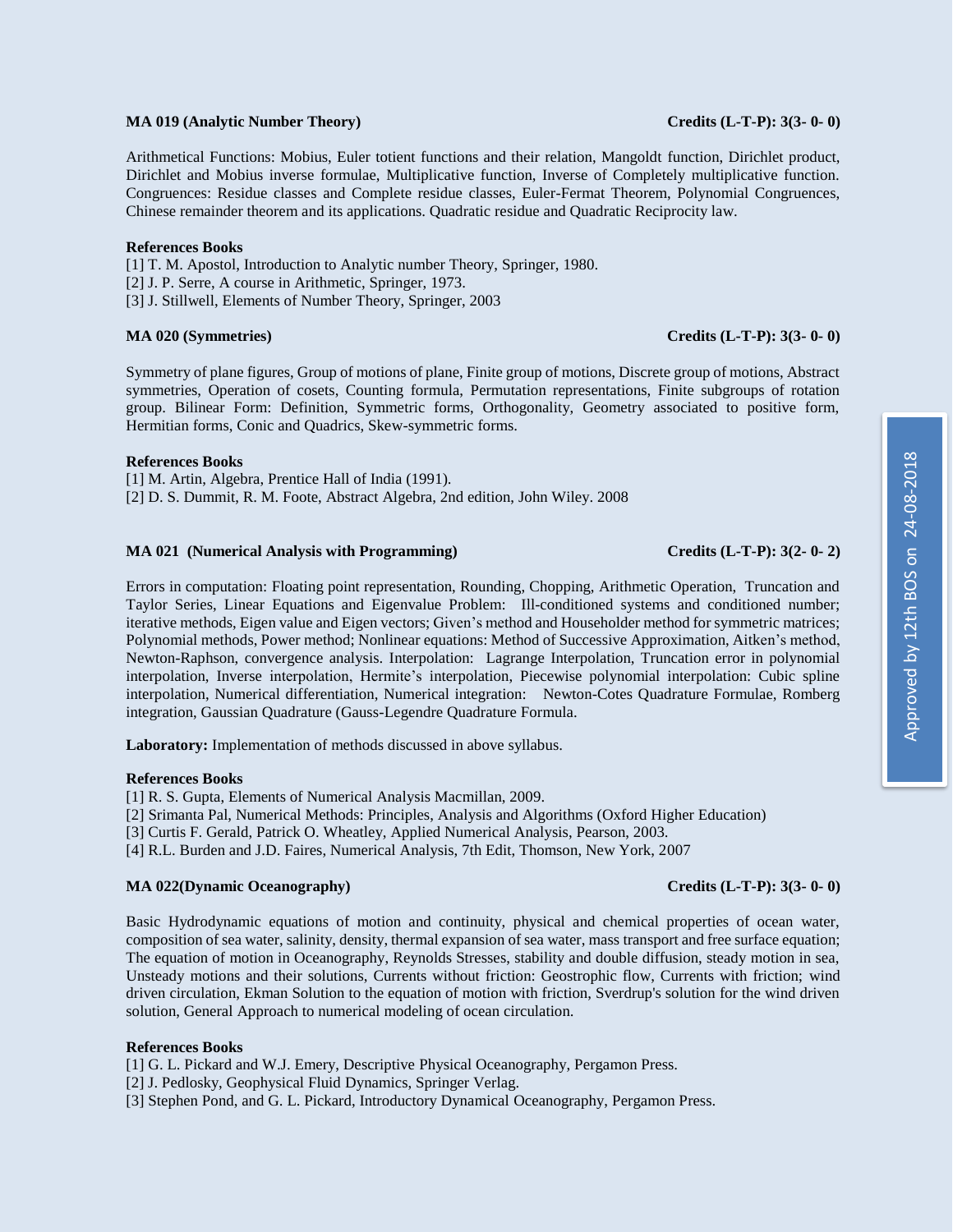### **MA 023 (Foundations of Cryptography) Credits (L-T-P): 3(3- 0- 0)**

Introduction, Perfect secrecy, One-time-pad encryption, Indistinguishability-based secrecy, Concrete security and asymptotic security, Computational indistinguishability and computationally secure symmetric-encryption. Pseudorandom number generators (PRNG, or stream ciphers). The computational one-time pad. The cascading construction. Forward security for PRNGs. Pseudo-random functions (PRFs) and pseudo-random permutations (PRPs and strong PRPs/block ciphers). The Feistel transform

and the design of DES. Applications of PRFs/s-PRPs: Chosen-Plaintext Attacks (CPA) security. Modes of operation. Data origin and Message Authentication Codes (MACs). Data integrity and cryptographic hash functions (collision resistant vs. universal hash functions). Asymmetric cryptography: The key exchange problem. Merkle puzzles. The Diffie-Hellman Key Exchange protocol. Easy and hard problems in  $Z_P^*$ . Quadratic residuosity in  $Z_P^*$ . The Pohlig-Hellman cipher and Shamir's no-key protocol. Public-key encryption: Security notions and applications. ElGamal encryption. Easy and hard problems in  $Z_n^*$ . Quadratic residuality in  $Z_n^*$ .

Rabin encryption. The RSA family of permutations. Chosen ciphertext(CCA) security. RSA-OAEP encryption. Hybrid encryption. Digital signatures and the notion of Public-Key Infrastructure.

### **References Books**

[1] J. Katz and Y.a Lindell, Introduction to Cryptography, Springer, 2010

[2] O. Goldreich, Foundations of Cryptography, CRC Press (Low Priced Edition Available), Part 1 and Part 2.

[3] H. Delfs, H.t Knebl, Introduction to Cryptography, Principles and Applications, Springer Verlag.

[4] W. Mao, Modern Cryptography, Theory and Practice, Pearson Education (Low Priced Edition)

[5] S. Goldwasser and M. Bellare, Lecture Notes on Cryptography, Available i[n http://citeseerx.ist.psu.edu](http://citeseerx.ist.psu.edu/)

### **MA 024 (Quantum Computing) Credits (L-T-P): 3(3- 0- 0)**

### Mathematical foundations; quantum mechanical principles; quantum entanglement; reversible computation, qubits, quantum gates and registers; universal gates for quantum computing; quantum parallelism and simple quantum algorithms; quantum Fourier transforms and its applications, quantum search algorithms; elements of quantum automata and quantum complexity theory; introduction to quantum error correcting codes; entanglement assisted communication; elements of quantum information theory and quantum cryptography.

### **References Books**

[1] M. A. Nielsen and I. L. Chuang, Quantum Computation and Quantum Information, Cambridge University Press. [2] J. Gruska, Quantum Computing, McGraw-Hill.

[3] Lecture notes by John Preskill and N. D. Mermin available in the Internet.

### **MA 025 (Computational Number Theory) Credits (L-T-P): 3(3- 0- 0)**

Algorithms for integer arithmetic: Divisibility, GCD, modular arithmetic, modular exponentiation, Montgomery arithmetic, congruence, Chinese remainder theorem, Hensel lifting, orders and primitive roots, quadratic residues, integer and modular square roots, prime number theorem, continued fractions and rational approximations. Representation of finite fields: Prime and extension fields, representation

of extension fields, polynomial basis, primitive elements, normal basis, optimal normal basis, irreducible polynomials. Algorithms for polynomials: Root-finding and factorization, Lenstra-Lenstra-Lovasz algorithm, polynomials over finite fields. Elliptic curves: The elliptic curve group, elliptic curves over finite fields, Schoof's point counting algorithm. Primality testing algorithms: Fermat test, Miller-Rabin test, Solovay-Strassen test, AKS test. Integer factoring algorithms: Trial division, Pollard rho method, p-1 method, CFRAC method, quadratic sieve method, elliptic curve method. Computing discrete logarithms over finite fields: Baby-step giant-step method, Pollard rho method, Pohlig-Hellman method, index calculus methods, linear sieve method, Coppersmith's algorithm

### **References Books**

[1] V. Shoup, A Computational Introduction to Number Theory and Algebra, Cambridge University Press.

[2] J. H. Silverman and John Tate, Rational Points on Elliptic Curves, Springer International Edition.

[3] D. R. Hankerson, A. J. Menezes and S. A. Vanstone, Guide to Elliptic Curve Cryptography, Springer-Verlag.

[4] H. Cohen, A Course in Computational Algebraic Number Theory, Springer-Verlag.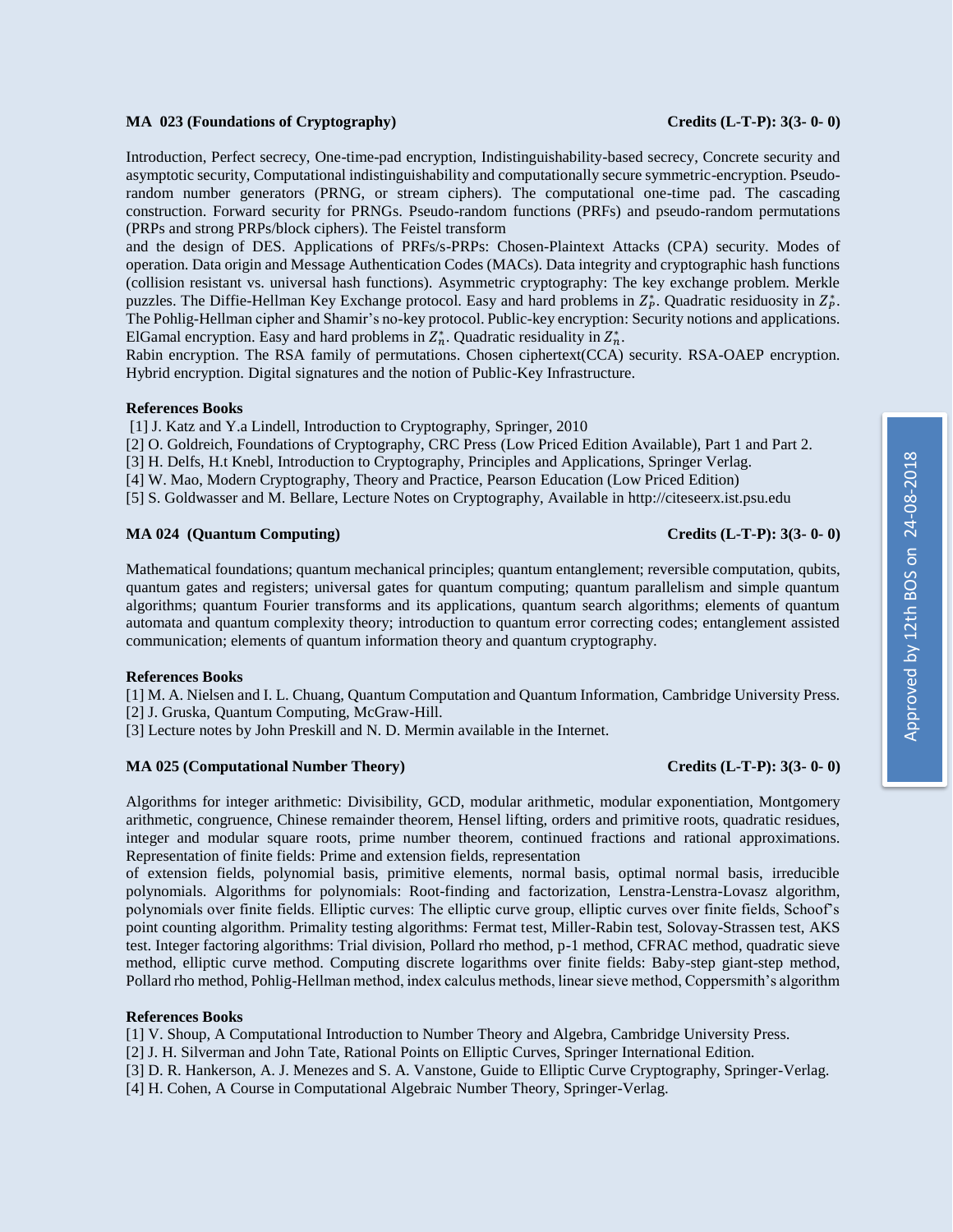### **MA 026(Queuing Theory& Stochastic Process) Credits (L-T-P): 3(3- 0- 0)**

Queuing Theory, Kendall notation, steady and transient state, Single server with finite and infinite capacity, multiple server with finite and infinite capacity, Random Process, Mean variance and correlation, Stationary random process, auto correlation, cross correlation, Binomial, Normal and Poission process, birth and death process.

### **References Books**

[1] Sunderapandian, V., Probability, Statistics and Queuing theory, PHI.

- [2] Alexander M. Mood, Franklin A Graybill, Duane C. Boes, Introduction to the theory of Statistics, TMH.
- [3] R. Nelson, Probability, Stochastic Process and Queuing theory, Springer, New York

### **MA 027 (Sampling Theory & Statistical Inference) Credits (L-T-P): 3(3- 0- 0)**

Sampling theory, distribution of sample, statistic and sample moments, sample mean, law of large number, central limit theorem, sampling from normal distribution, parametric point estimation, method of moments, method of maximum likelihood, parametric interval estimation, parametric and nonparametric test.

### **References Books**

[1] Gupta and Kapoor, Fundamental of mathematical statistics, S. Chand.

[2] Alexander M. Mood, Franklin A Graybill, Duane C. Boes, Introduction to the theory of Statistics, TMH.

[3] R. Nelson, Probability, Stochastic Process and Queuing theory, Springer, New York

### **MA 028 (Mathematical modeling with MATLAB) Credits (L-T-P): 3(2- 0- 2)**

MATLAB Environment, M-Files, Scripts, MATLAB Functions, Program design and development, Mathematical Modeling, Proportionality and geometric similarity, Modeling with proportionality, Empirical modeling, Discrete system modeling, Time series model, Continuous system modeling, Differential equation solution, Regression models, Interpolation and series, Symbolic processing with MATAB: Symbolic expressions and algebra, Algebraic and transcendental equations, Linear programming: formulation and Solution.

### **References Books**

[1] R. Illner et al. "Mathematical Modelling: A Case Studies Approach", AMS, 2005.

[2] E. Bender. "Introduction to Mathematical Modelling", Dover, 2000.

[3] Amos Gilat, "MATLAB, An Introduction with Applications", 2009.

[4] M.C. Ferris, O.L. Managasarian, Stephen J. Wright, "Linear Programming with MATLAB", SIAM, 2007.

### **MA 029 (Methods of Applied Mathematics) Credits (L-T-P): 3(3-0-0)**

Pade's Approximation, Z-Transform, Mellin Transform, Laplace transform, definition, properties and evaluation of transforms, Convolution theorem for Z-transforms, Applications to integral equations. Laplace transform method for Partial differential equation. Adomian Decomposition method, and Modified Adomian decomposition method and their Comparison between alternative (Direct Computation method, successive approximation method). Integral-Differential Equations. Singular Integral Equations, Generalized Abel Integral Equation, Weakly-singular Volterra Equations.

### **Reference Books**

[1] G. F. Roach, Greens Functions, Cambridge University Press, 1995.

[2] G. Adomian, Nonlinear Stochastic Operator Equations, Academic Press, INC

[3] G. A. Bliss, Calculus of Variations, Open Court Publishing, 1944

[4] O. Bolza, Lectures on the Calculus of Variations, Dover Publication, New York, 1961.

[5] J. A. Cochran, The Analysis of Linear Integral Equations, McGraw-Hill, 1972

### **MA 030 (Finite Element Methods for Partial Differential Equations) Credits (L-T-P): 3(3- 0- 0)**

Basic concepts of finite element methods; Elements of function spaces, Lax-Milgram theorem, piecewise polynomial approximation in function spaces, Construction of finite element spaces, Polynomial approximations and interpolation errors, Convergence analysis: Galerkin orthogonality and Ceas lemma, Bramble-Hilbert lemma, Aubin-Nitsche duality argument; Applications to elliptic, parabolic and hyperbolic equations, a priori error estimates, variational crimes, A posteriori error analysis reliability, efficiency and adaptivity, Computational experiments using CAS.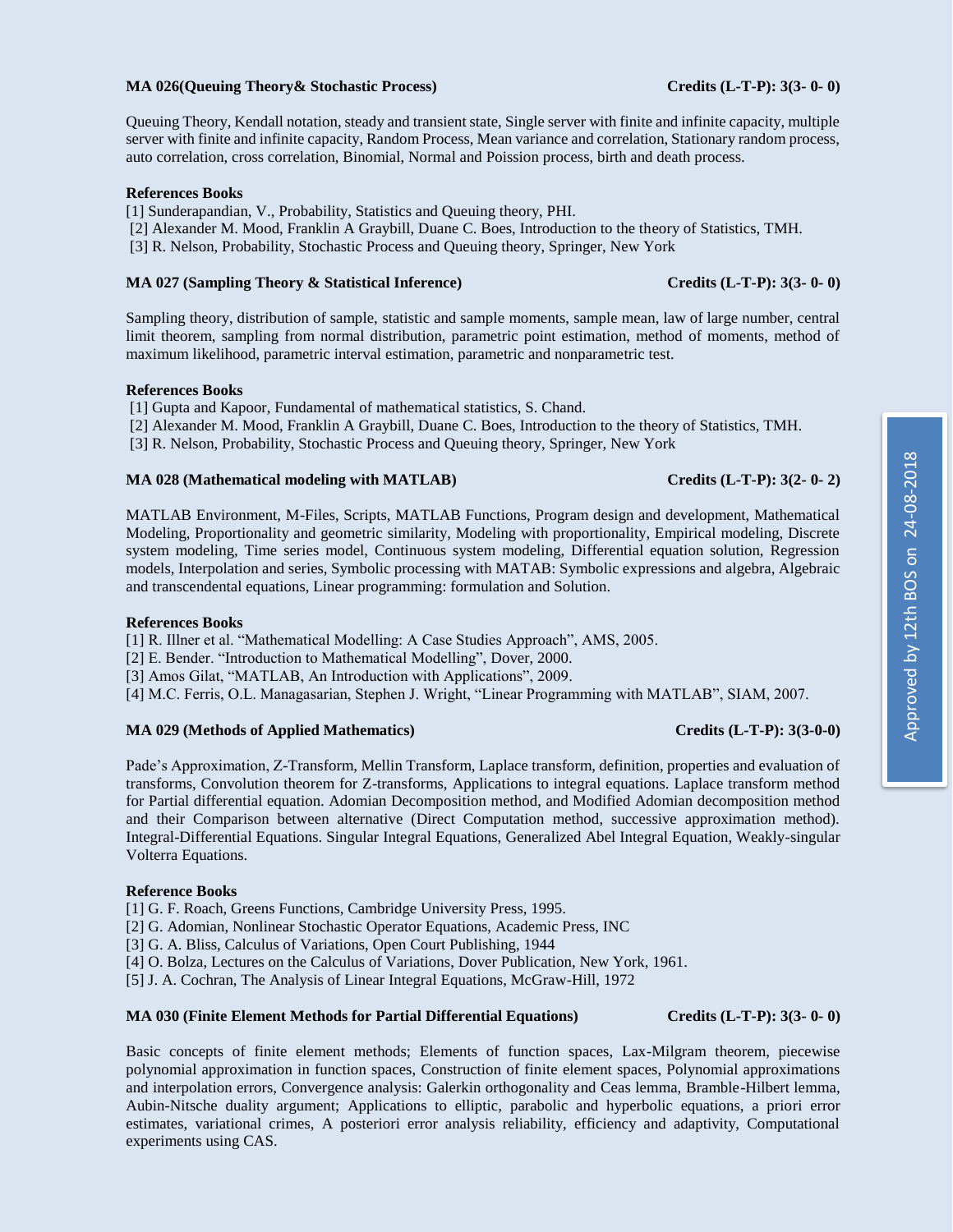### **Reference Books**

[1] P. G. Ciarlet, The Finite Element Method for Elliptic Problems,North-Holland, 1978.

[2] J. N. Reddy, An Introduction to Finite Element Method, Mc-Graw Hill, 1993.

[3] S. C. Brenner, L. R. Scott, The Mathematical Theory of Finite Element Methods, 2nd edition, Springer, 2002.

[4] Z. Chen, Finite Element Methods and Their Applications,Springer, 2005.

[5] D. L. Logan, A First Course in the Finite Element Method,4th edition, Cenegage Learning, 2007.

### **MA 031 (Fluid Mechanics) Credits (L-T-P): 3 (3- 0- 0)**

Introduction, Kinematics of Fluid flow, Laws of fluid motion, Inviscid incompressible flows two and threedimensional motions, Lagrangian and Eulerian descriptions, inviscid compressible flows, Viscous incompressible flows, Reynolds transport theorem, Navier-Stokes equations of motion and some exact solutions, Flows at small Reynolds numbers, Boundary layer theory.

Reference Books

[1] A. J. Chorin, J. E. Marsden, A Mathematical Introduction to Fluid mechanics, Springer-Verlag, 1999.

[2] P. K. Kundu, I. M. Cohen, Fluid Mechanics (3rd edition) Elsevier Science and Technology, 2002.

[3] H. Schlichting, K. Gersten, Boundary Layer Theory Springer-Verlag, 1985.

[4] F. Chorlton, Textbook of Fluid Dynamics 1st Edition, CBS Publisher, 2004

[5] G. K. Batchelor, Introduction to Fluid dynamics, Cambridge University Press.

### **MA 032 (Computational Fluid Dynamics) (L-T-P): 3 (3- 0- 0)**

Review of the governing equations of Incompressible viscous flows, Stream function, vorticity approach, artificial vorticity, transport equations, upwind differencing schemes, Primitive variables, Staggered grid, stability analysis, Dimensional analysis, pressure correction and vortex methods; Compressible inviscid flows, central schemes with combined and independent space time discretization, Compressible viscous flows, Explicit, implicit and FTCS, BTCS methods, Grid generation: Structured and unstructured grid generation methods, Finite volume method: Finite volume method to convection-diffusion equations.

### **Reference Books**

[1] C. A. J. Fletcher, Computational Techniques for Fluid Dynamics, Volume 1 & 2, Springer Verlag, 1992.

[2] C. Y. Chow, Introduction to Computational Fluid Dynamics, John Wiley, 1979.

[3] M. Holt, Numerical Methods in Fluid Mechanics, Springer Verlag, 1977.

[4] H. J. Wirz, J. J. Smolderen, Numerical Methods in Fluid Dynamics, Hemisphere, 1978.

[5] J. D. Anderson, Computational Fluid Dynamics, The Basics with Applications, McGraw-Hill, 1995